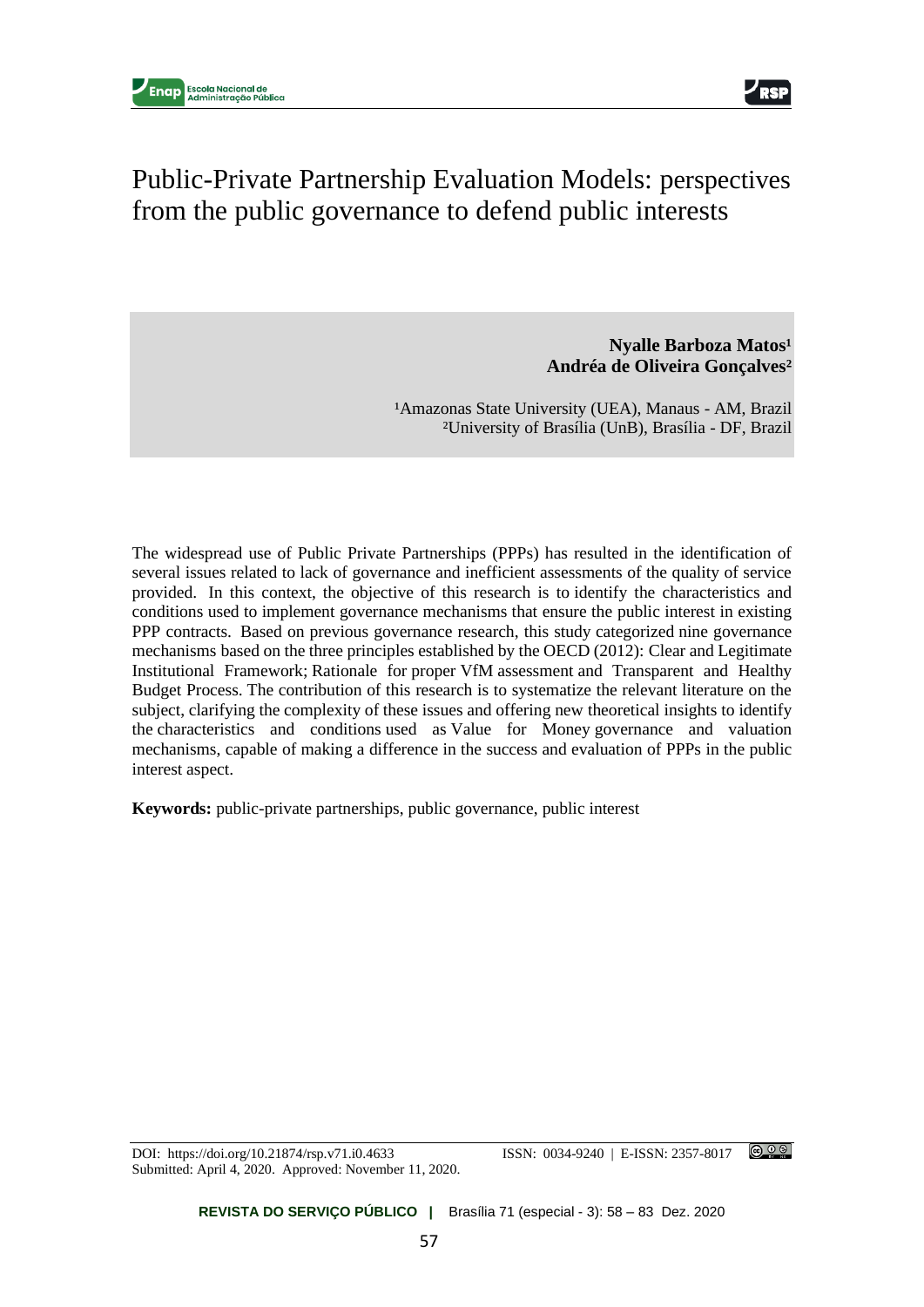

## **Modelos de avaliação de Parcerias Público-Privadas: perspectivas da governança pública para defender o interesse público**

O amplo uso de parcerias público-privadas (PPP) levou à identificação de uma série de questões relacionadas à falta de governança e sobre a qualidade do serviço prestado. Nesse contexto, o objetivo desta pesquisa é identificar as características e as condições utilizadas para implementar mecanismos de governança que garantam o interesse público nos contratos de PPP existentes. Com base em pesquisas anteriores sobre governança, este estudo classificou, de forma integrativa, nove mecanismos de governança com base nos três princípios estabelecidos pela OCDE (2012): estrutura institucional clara e legítima; justificativa fundamentada em VfM; e processo orçamentário transparente e íntegro. A contribuição desta pesquisa é sistematizar a literatura relevante sobre o assunto, esclarecendo a complexidade dessas questões e oferecendo novas ideias teóricas para identificar as características e condições utilizadas como mecanismos de valor e governança do *Value for Money*, capazes de fazer a diferença no sucesso e na avaliação de PPPs no aspecto de interesse público.

**Palavras-chave:** parcerias público-privadas, governança pública, interesse público

## **Modelos de evaluación de las asociaciones público-privadas: perspectivas de la gobernanza pública para defender el interés público**

El uso generalizado de las asociaciones público-privadas (PPP) ha llevado a la identificación de una serie de cuestiones relacionadas con la falta de gobernanza y la calidad del servicio prestado. En este contexto, el objetivo de esta investigación es identificar las características y condiciones utilizadas para implementar mecanismos de gobernanza que garanticen el interés público en los contratos existentes de PPP. Basado en investigaciones previas sobre gobernanza, este estudio clasificó, de manera integradora, nueve mecanismos de gobernanza, con base en los tres principios establecidos por la OCDE (2012): estructura institucional clara y legítima; justificación basada en VfM; proceso presupuestario transparente y saludable. La contribución de esta investigación está en sistematizar la literatura relevante sobre el tema, aclarando la complejidad de estos temas y ofreciendo nuevas ideas teóricas para identificar las características y condiciones utilizadas como valor y mecanismos de gobierno para *Value for Money*, capaces de marcar una diferencia en el éxito y la evaluación de las PPP en el aspecto del interés público.

**Palabras clave:** alianzas público-privadas, gobernanza pública, interés público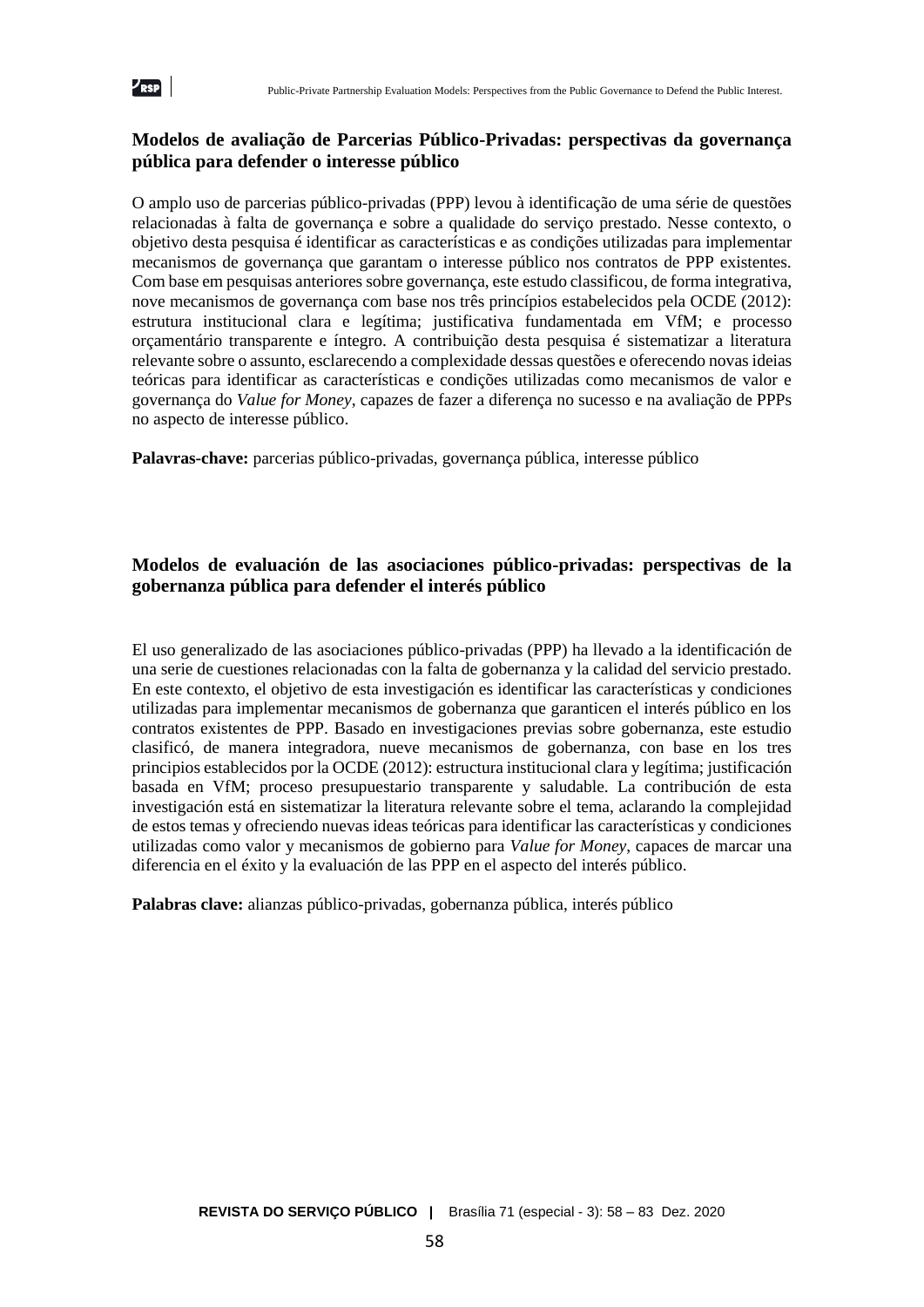## **1 Introduction**

Although Public-Private Partnerships (PPP) is not a new concept, there is no consensus in the literature on its definition and is considered a broad term describing the collaborative relationships between public and private actors for the achievement of common goals (TORCHIA et al., 2015). When providing public services or building infrastructure, PPPs should have an appropriate governance structure with mechanisms that ensure the alignment of shared interests across sectors, instituting clear and delimited responsibilities, resources and reorganization defined to always preserve the public interest (SEKHRI et al., 2011). However, these hybrid solutions can be difficult to design and implement due to divergent institutional logics between the public and private sector, whose organizational objectives and cultures are heterogeneous - and often conflicting because as the private sector prioritizes profit , the public sector aims to satisfy the collective needs (TORCHIA & CALABRO, 2018).

Such conflicting interests between the parties have given rise to several studies that report problems arising from information asymmetry and imbalances in power relations between public and private actors (WARSEN *et al.*, 2018). To alleviate these problems, the literature highlights the relative importance of contractual governance mechanisms and contract incentives (WARSEN *et al.*, 2018). In addition, developing public sector capacity to manage PPP contracts is also considered a key task for project success in all its phases (OSBORNE, 2000).

Contracting a partnership also requires adequate knowledge of contract management and evaluation and institutional development. Knowing how to align public and private interests, establishing appropriate forms of assessment and governance mechanisms is a key issue in turning PPP challenges into opportunities and improving policy formulation and public service delivery – better meeting public needs (OSBORNE, 2000).

In this debate on how to optimize partnership agreements, contributions that address the complexity of these issues and offer new theoretical and practical *insights* can bridge the gap in the current PPP literature and its required forms of assessment and governance mechanisms (TORCHIAM et al., 2015). Given this gap, the research problem that it proposes to investigate is: What are the governance mechanisms pointed out in the international literature that are necessary to ensure public interest in PPP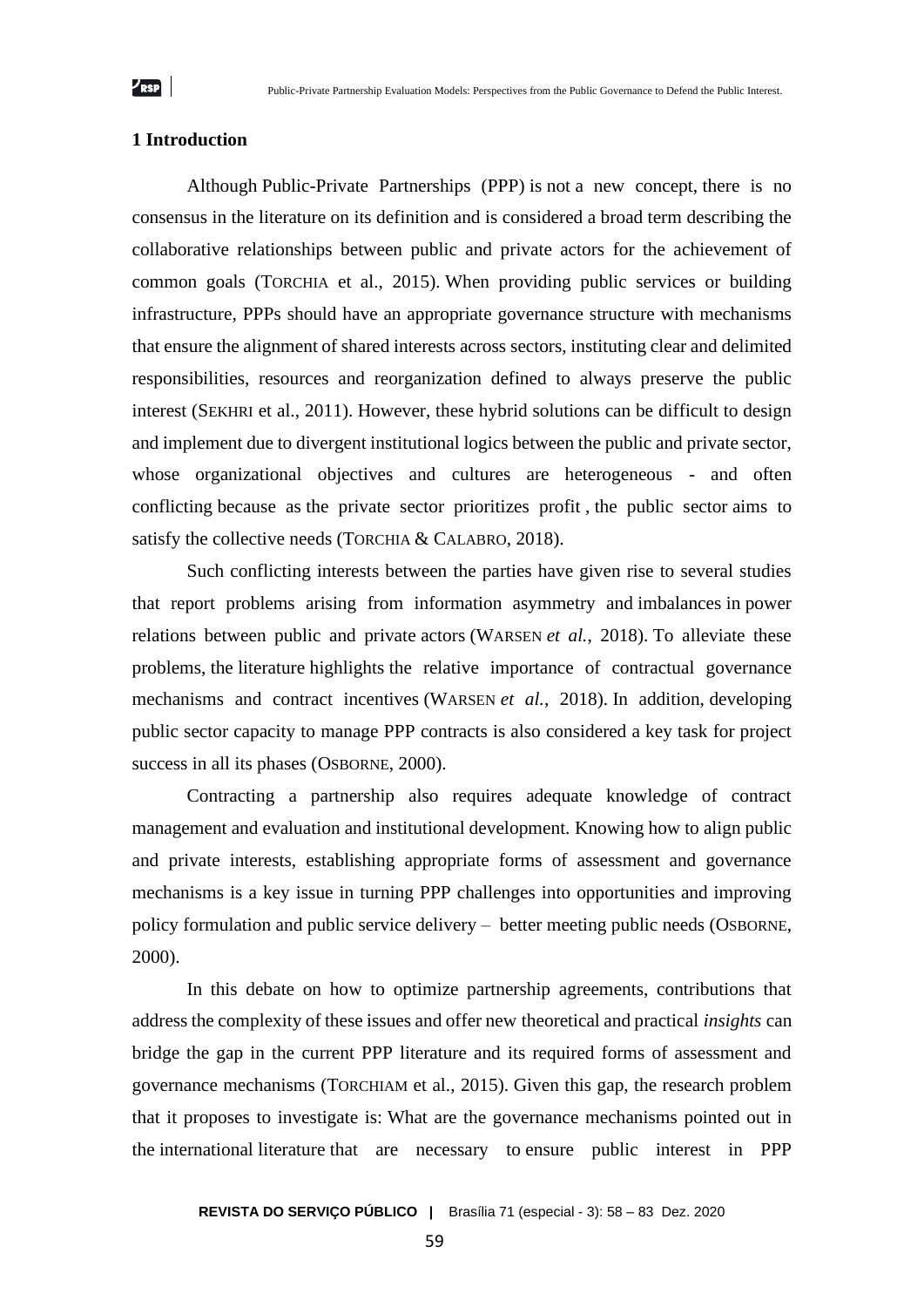contracts? Given this problem, the purpose of this article is to identify what governance mechanisms are indicated in the literature to ensure the public interest in PPPs' contracts.

The integrative review method used in this research is indicated to result in the advancement of knowledge and theoretical structures, rather than a simple general description of a research area and should preferably generate a new conceptual framework or theory, synthesizing new theoretical perspectives (SNYDER, 2019). Applying this method of review is valid and consistent with the proposal to identify and systematize the mechanisms of governance, bridging the gap on how the governance structures in the public sector can be used to defend the public interest in PPP contracts.

The theoretical support used to defend the need for governance in PPP contracts is based on the Theory of Transaction Costs (TCT), which proposes synthesis and combination of governance mechanisms that interfere in serving the public interest. This theory considers not only the financial performance of the contractual proposal, but aspects that can improve the alignment of partnerships with the public interest. Previous researchers such as Warsen, Klijn and Koppenjan (2019), Maurya and Srivastava (2018) and Benítez- Ávila *et al.* (2018) discussed the ability of governance mechanisms to improve the financial efficiency of a PPP by surveying and testing contributing variables.

Empirical research identified an increasing number of problems with the implementation of PPP projects, including in Brazil (CUTRIM et al., 2017; MAURYA & SRIVASTAVA, 2018). As a result, in recent years, there has been a proliferation of articles focusing on the characteristics and key issues in the implementation of PPP projects (TORCHIA et al., 2015). The contribution of this research is to organize the relevant literature on the subject, identifying the characteristics and conditions used as governance mechanisms*,* which, will make a difference in the success and evaluation of PPPs, especially with achieving their social objective.

This article is structured in three sections beyond this introduction: the first will outline the theoretical support of governance in the context of PPPs, which describes the fragility of contractual relations in the light of Transaction Cost Theory, highlighting the importance of governance mechanisms to defend public interest in contracts and avoid possible opportunistic behavior between the parties. The second section sets out the steps taken to carry out the integrative review and categorization of the most relevant mechanisms according to the international literature. Lastly, the third section presents the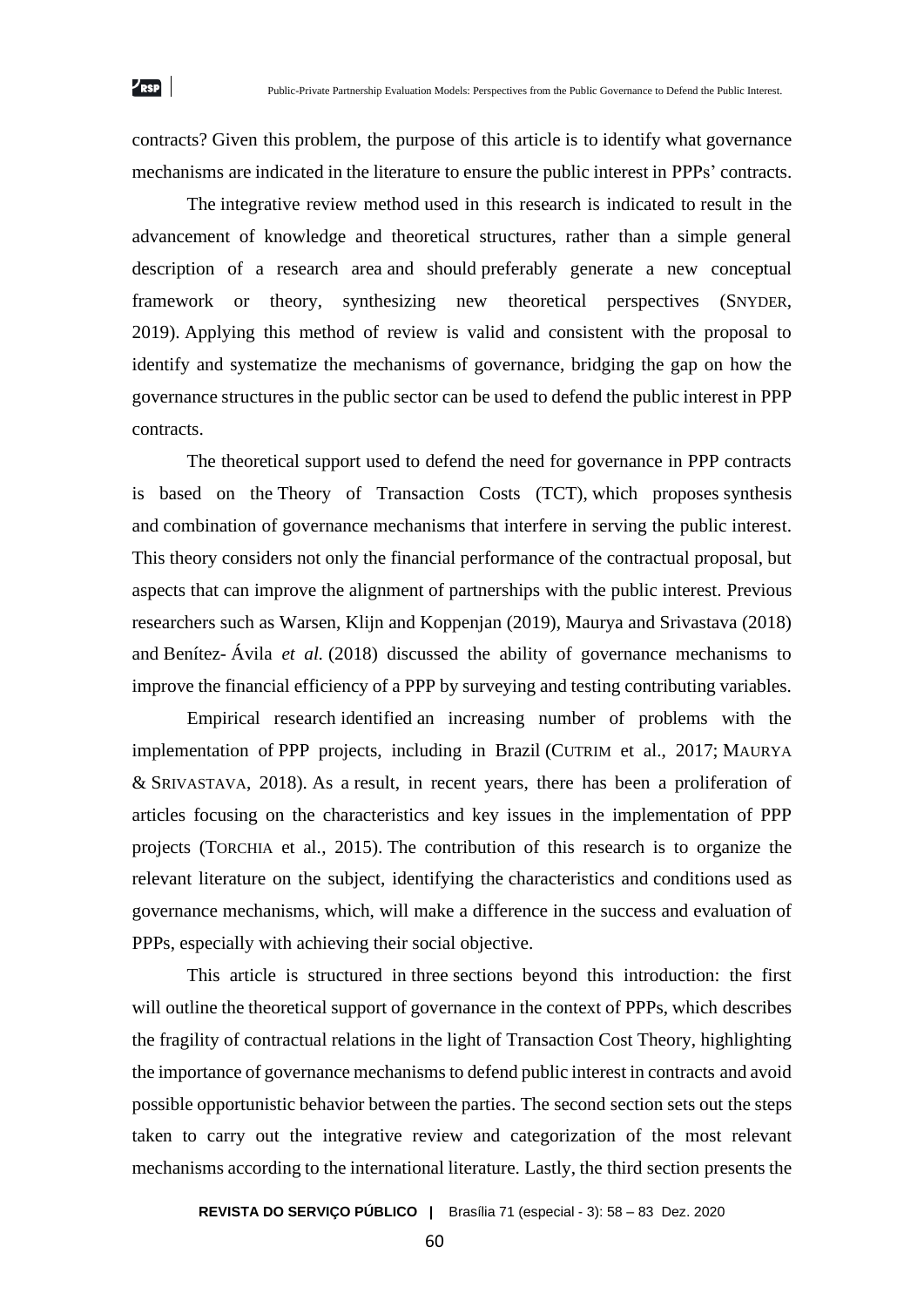results properly found, divided, and individually discussed according to the governance principles they represent.

#### **2 Theoretical support for PPPs governance**

The Transaction Cost Theory (WILLIAMSON, 1979) emphasizes the economic importance of creating or selecting governance structures for an individual transaction and reducing the contractual risk. The central idea of the theory is that contracts are constructed and formalized under imperfect conditions and considering information that are asymmetrically distributed between the parties, which can cause opportunistic behavior in managers (WILLIAMSON, 1999).

Another hypothesis that arises by an association of this theory with PPPs is that opportunism in partnerships can reduce performance; increase transaction costs; reduce trust, satisfaction and motivation and increase the likelihood of conflict between the parties (MAURYA & SRIVASTAVA, 2018). Control of opportunism is known to be an essential dimension for increasing expected performance in an organization, and that control is considered the central objective of governance (WILLIAMSON, 1979).

According to TCT, the nature of contractual transactions differs in terms of uncertainty, frequency and specificity of assets (MAURYA & SRIVASTAVA, 2018). It is then assumed that governance mechanisms also vary in the same terms, dividing into contractual governance and relational governance. Contractual governance includes rational controls involving qualities such as well-written contracts with sufficient incentives between the parties, detailed transactions on specific investments, monitoring and sanctions (WARSEN et al., 2019). On the other hand, in relational governance, contracts are less defined and less rigid, and transactions are governed by relational norms based on institutional characteristics and trust between the parties (WARSEN et al., 2019).

It is known that the concept of governance in the public sector is a widely used term, but difficult to define in a single point of view. For the purposes of this research, the definition of IFAC (2014), as listed in Figure 1, will be used. Within public governance, the concepts and mechanisms of contractual governance that are cited as capable of reducing opportunistic behavior between the parties and protecting the public interest in contracts will be explored. The relationship between the concepts explored can be seen in Figure 1.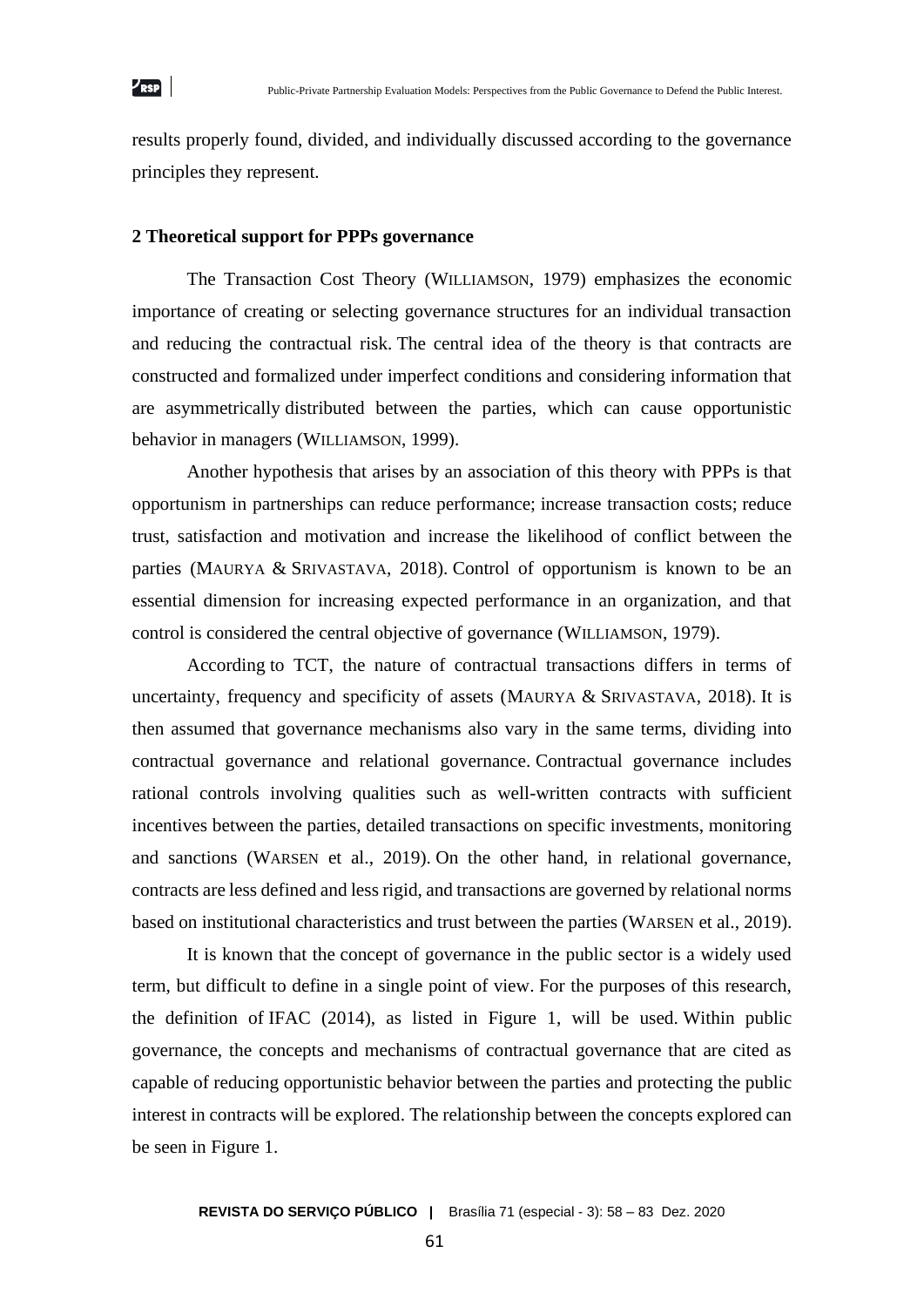

**Figure 1 – Relationship Between the Concepts of Governance and the Defense of the Public Interest**

 $\nu_{\rm RSP}$ 

#### Source: Elaborated by the authors based on the cited authors.

The relationship between the elements are shown in Figure 1. This relationship arises because PPP contracts are said to be incomplete (considering their long-term feature and information asymmetry between the actors), which reinforces the purpose of governance design. Thus, these agreements used to mitigate potential conflicts of interest and opportunism, and enable mutual gain between partners, induces harmony between interests (WILLIAMSON, 1979). By promoting this mitigation of opportunistic behavior, governance plays a key role in reducing transaction costs, filling gaps in agreement contracts between parties, interfering positively on expected performance in the partnership, and defending the democratic principles in the contractual relationship (ZAATO & HUDON, 2015).

These reasons lead to the conclusion that governance in the public sector, when utilizing an appropriate combination of mechanisms, influences both financial and democratic performance (SKELCHER, 2010). It is assumed that a successful PPP contract is one that was first contracted only when it was proved that the PPP project would bring *Value For Money* (VfM), representing a net gain. Larger for society when compared to other forms of hiring (GRIMSEY & LEWIS, 2005).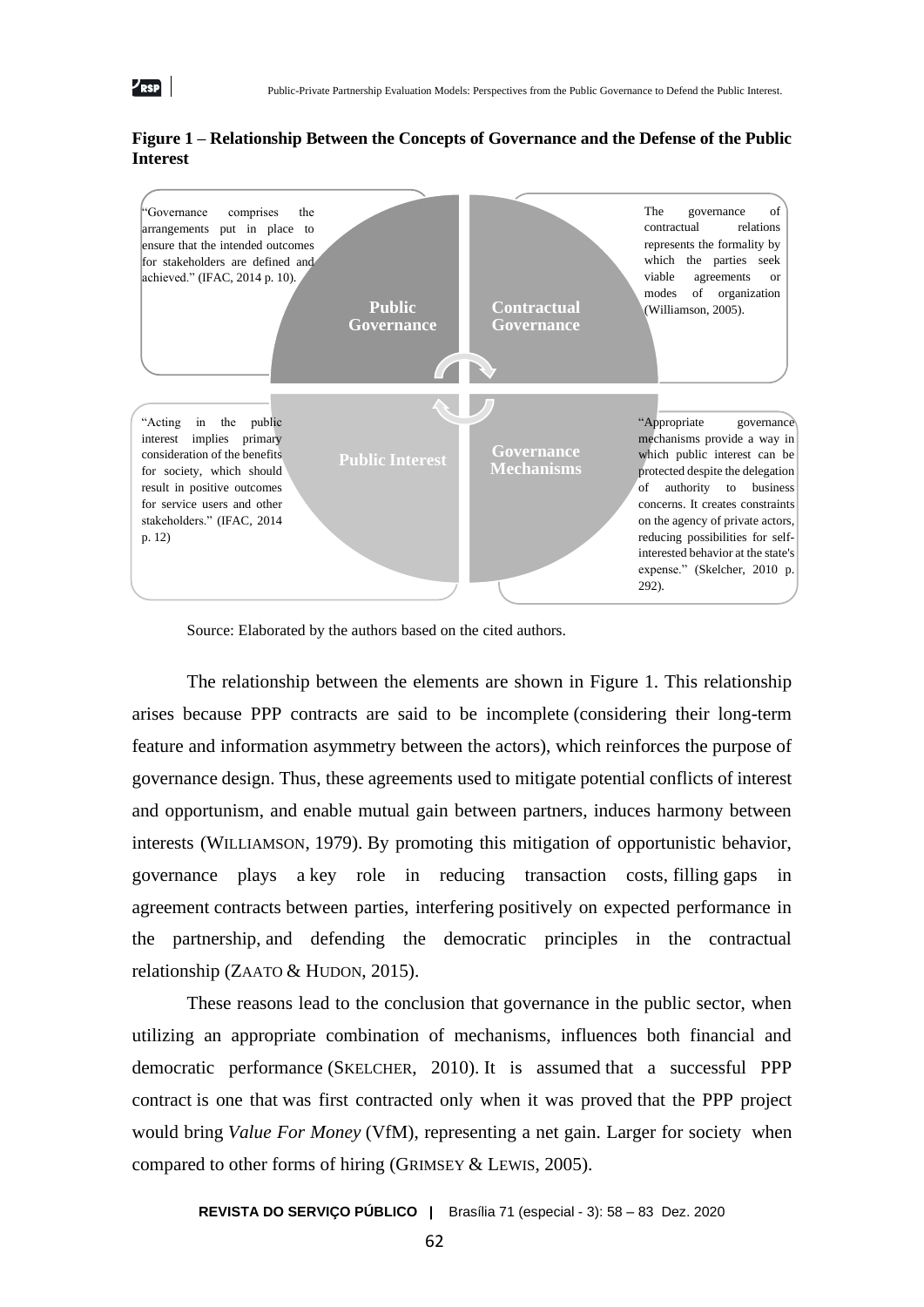In contrast to these expectations, failures of performance of PPPs refer to suspensions of contracts, disputes, lawsuits or technical failures; early termination caused by performance failure in the delivery of public goods of quality and quantity; and postevaluation reports demonstrating that VfM efficiency has not been achieved (XIONG *et al.*, 2018). To alleviate these shortcomings, it is necessary to establish governance mechanisms and structures that synchronize all stages from the bidding and contracting phase to subsequent project life cycles (construction, operationalization, monitoring and contract management) (O'NOLAN & REEVES, 2017). Following this approach, the analysis of the governance structure of a PPP can be seen as a portfolio of mechanisms, which includes both formal and informal elements, which will be defined and discussed throughout this article, following the approach described in the next section (RUFIN & RIVERA-SANTOS, 2012).

#### **3 Methodology for the construction of the integrative review**

 $\nu_{\rm RSP}$ 

The choice of an integrative review as a literature review method is justified because it is considered the broadest methodological approach to reviews, allowing a complete understanding of the phenomenon analyzed, combining data from the theoretical and empirical literature, and incorporating: definition of concepts, theory review and methodological problem analysis of a particular topic (SOUZA et al., 2010).

The methodological design of this research was based on the steps established by Souza, Silva and Carvalho (2010) on how to outline an integrative review. According to the authors, it is necessary to start from a guiding question when selecting a broad sample of the literature on the subject (through electronic bases and robust selection criteria). After selecting the articles on the subject, data is collected on the main findings, a critical analysis is conducted on the studies (relating the main evidence, and the empirical conclusions by quantitative and qualitative methods), the research gaps are analyzed, and finally, the literature review is complete.

Step 1 - Elaboration of the Guiding Question: What are the characteristics and conditions used in the implementation of governance mechanisms that ensure the public interest in PPP contracts?

Step 2 - Sampling the literature: To promote the search, the *Web of Science*, SciELO and Periódicos Capes databases were used for scientific articles. The terms used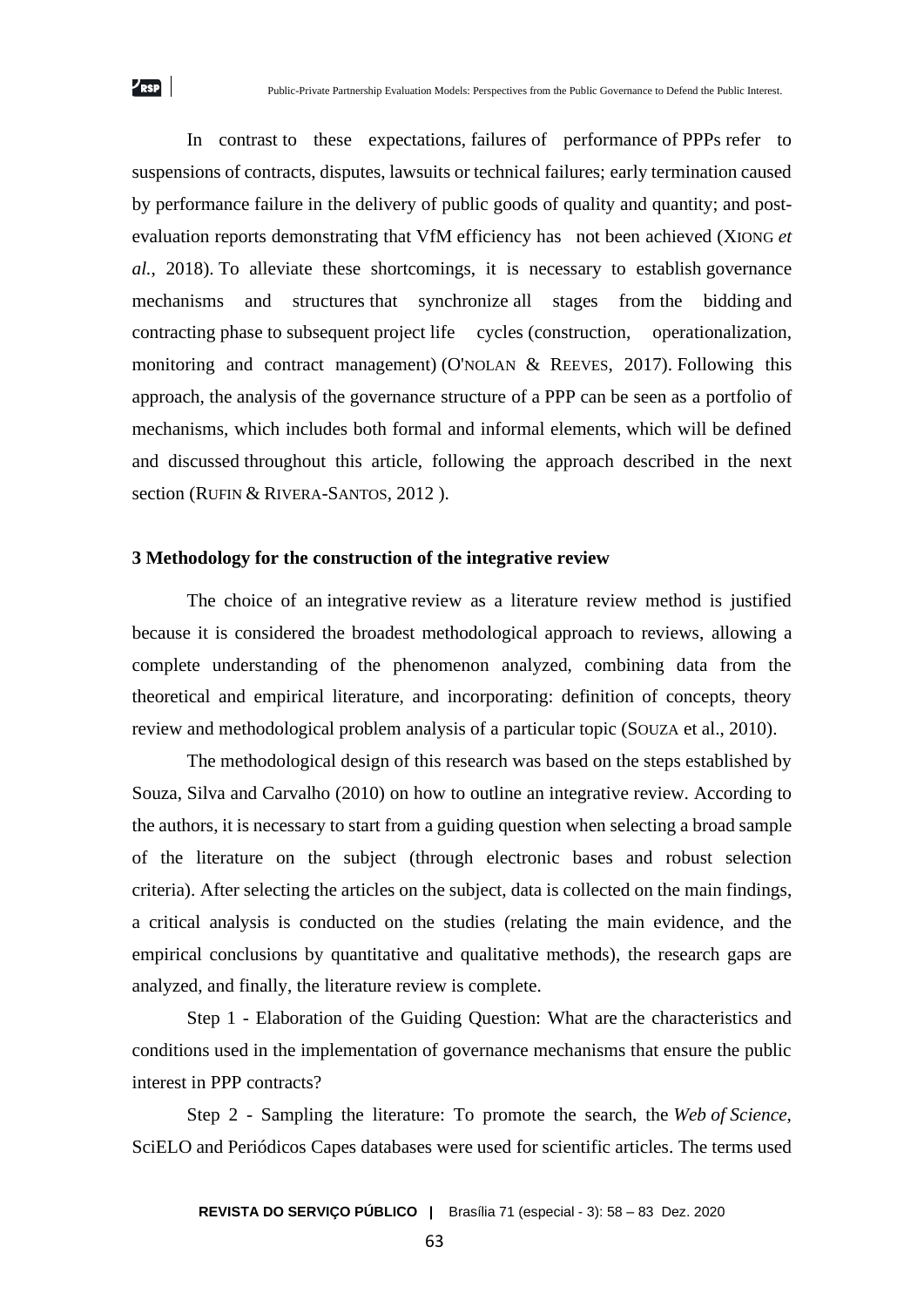in the search were: Evaluation of public-private partnerships, *Value for Money* in publicprivate partnerships, partnerships Governance in public -private. The documents published between 2002 and 2019 in English and Portuguese were considered for analysis.

Step 3 - Data Collection: Based on previous literature reviews (CUI et al., 2018; XIONG et al. 2018), it is known that PPP assessment forms and governance mechanisms are key concepts to include a number of characteristics linked to the success of PPPs in the defense of the public interest. From these two topics, articles that built evaluation methodologies or governance criteria deemed necessary for the proper functioning of a PPP were selected.

In the search for the descriptors defined in step 2 in the selected databases, 1,235 results were found (excluding duplicate references and selecting only the option "scientific articles"). From this number, another filtering through the "advanced search" tool was made, selecting only articles that had any of the keywords in the article title, selecting 63 articles. From this sample, the most relevant themes and contributions relevant to PPP assessment or governance were chosen. Finally, a complete reading list of 21 articles, in addition to databases of the *World Bank* and the *Organization for Economic Co-operation and Development* (OECD) to consult books or international guidelines on the theme were selected. Table 1 summarizes the main articles used as the basis of this review, which synthesized and organized governance mechanisms in PPPs. Based on these articles, the main governance categories and mechanisms developed below will be further elaborated on.

| Article Title                                                                                                             | <b>Authors</b>                      | Journal                                                        | Considerations / Thematic                                                                                                                                                                                                                                                  |
|---------------------------------------------------------------------------------------------------------------------------|-------------------------------------|----------------------------------------------------------------|----------------------------------------------------------------------------------------------------------------------------------------------------------------------------------------------------------------------------------------------------------------------------|
| Public – Private<br>Partnerships<br>in<br>the Health Care<br>Sector:<br>A<br>Systematic<br>Review of<br>the<br>Literature | <b>TORCHIA</b><br>et al.,<br>(2015) | Public<br>Management<br>Review                                 | Systematic literature review that identified six lines of<br>research on governance in health sector PPPs:<br>effectiveness, social and fiscal benefits, public<br>interest, efficiency, Value for Money, and partner<br>capacity.                                         |
| Public-Private<br>Partnerships:<br>a review of theory<br>and practice of                                                  | LIU $et$<br><i>al.</i> (2014)       | Journal of<br>Productivity<br>and<br>Performance<br>Management | - Tr<br>found<br>from<br>a theoretical<br>was<br>survey<br>that conventional ex post evaluation is unable to<br>capture the complexities inherent in PPP project<br>development processes. Comprehensive and effective<br>performance measurement requires a process-based |

**Table 1 – Articles From the PPP Databases and Their Main Contributions**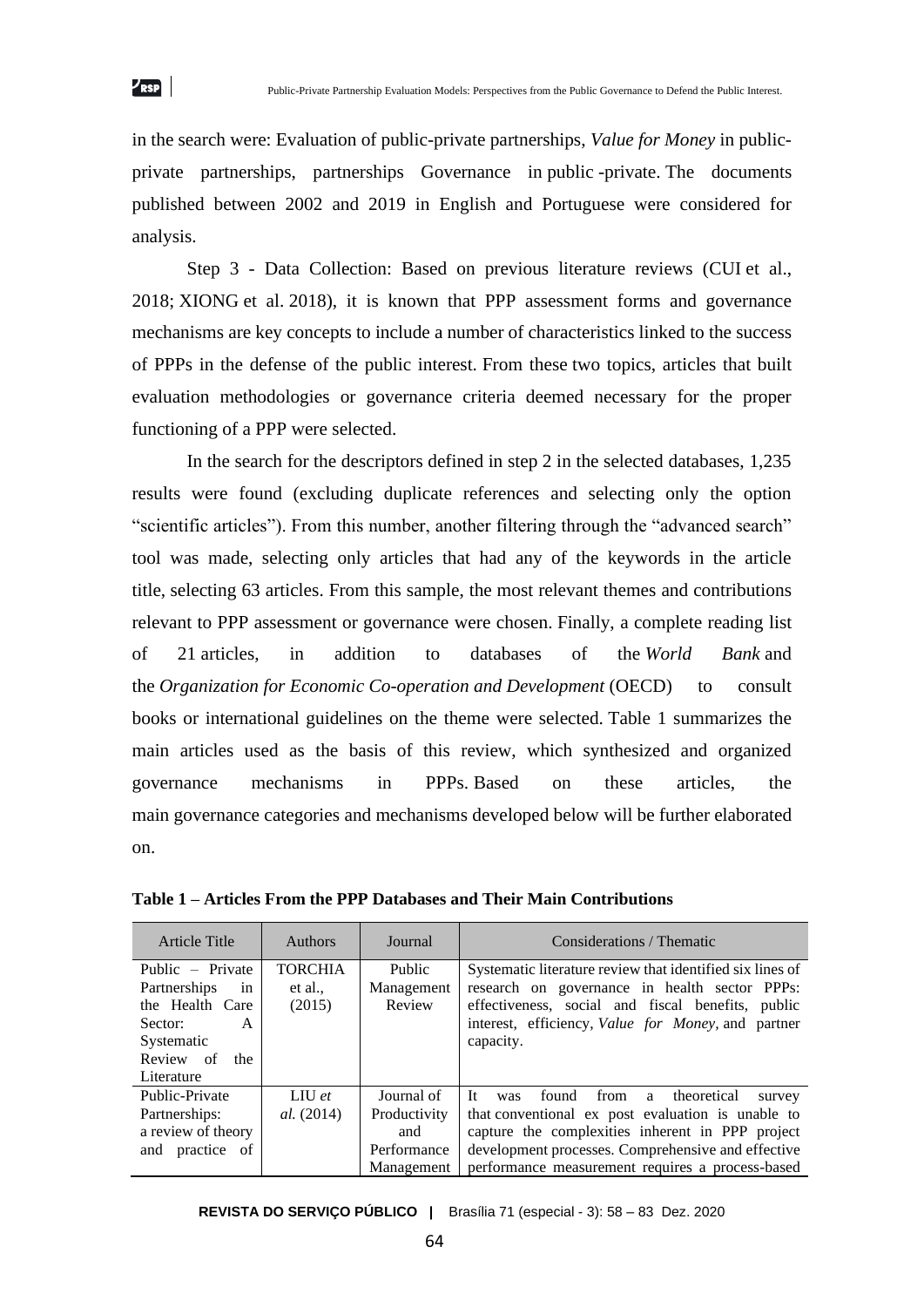| <b>Article Title</b>                                                                                                                     | Authors                                         | Journal                                                 | Considerations / Thematic                                                                                                                                                                                                                                                                                                                                                                                                                                                                                                                                                                                                                                                              |
|------------------------------------------------------------------------------------------------------------------------------------------|-------------------------------------------------|---------------------------------------------------------|----------------------------------------------------------------------------------------------------------------------------------------------------------------------------------------------------------------------------------------------------------------------------------------------------------------------------------------------------------------------------------------------------------------------------------------------------------------------------------------------------------------------------------------------------------------------------------------------------------------------------------------------------------------------------------------|
| performance<br>measurement                                                                                                               |                                                 |                                                         | life cycle assessment that addresses the complexity of<br>multiple stakeholders.<br>Key performance indicators were synthesized into<br>five categories:<br>(1) physical characteristics of the project;<br>(2) financial indicators;<br>(3) innovation and learning indicators;<br>(4) stakeholder satisfaction indicators; and<br>(5) process indicators.                                                                                                                                                                                                                                                                                                                            |
| Governing public<br>private<br>partnerships: A<br>systematic review<br>of<br>case<br>study<br>literature                                 | XIONG et<br>al. (2018)                          | Research<br>Evaluation                                  | From the literature review, 21 governance issues were<br>identified, among which the most important are<br>cooperation, trust, communication, capacity, risk<br>allocation and sharing, competition in the bidding<br>process and transparency.<br>The main institutional issues are:<br>authority, legislation, regulation and market opening.<br>The most common organizational problems are: lack<br>of transparency, trust, cooperation, communication,<br>public participation and stakeholder involvement.<br>The most cited contractual issues are: risk allocation<br>and sharing, political support, credibility, easy<br>targeting, measurability of goals, and flexibility. |
| Review of studies<br>on the public $-$<br>private<br>partnerships<br>(PPP)<br>for infrastructure<br>projects                             | CUI et<br>al. (2018)                            | International<br>Journal<br>of<br>Project<br>Management | Systematic literature review (between 1990 and<br>2017) systematized six main topics: Initial studies and<br>application of PPP (G1), economic viability and VFM<br>(G2), risk management and success factors (G3),<br>Drafting and contract management (G4), Performance<br>management (G5) and governance and regulation<br>(G6). Group 6 highlighted the importance of<br>improving PPP project governance and policies.                                                                                                                                                                                                                                                            |
| Increasing<br>the<br>Governance<br>of<br><b>Standards</b><br>Public-Private<br>Partnerships<br>in<br>Healthcare. Evide<br>nce from Italy | <b>TORCHIA</b><br>&<br><b>CALABRO</b><br>(2018) | Public<br>Organization<br>Review                        | To relate good governance practices in the health<br>sector, the authors use the UNECE (2008) document<br>to list six governance principles and six VFM main<br>points:<br>(a)<br>Participation (b)<br>Decency $(c)$<br>Transparency (d) Accountability (e)<br>Justice (f)<br><b>Efficiency</b>                                                                                                                                                                                                                                                                                                                                                                                        |
| The Core Roles of<br>Transparency and<br>Accountability<br>in the Governance<br>of Global Health<br>Public – Private<br>Partnerships     | <b>REICH</b><br>(2018)                          | Health<br><b>Systems</b><br>Reform                      | The article presents a model for evaluating the<br>governance of public-private health partnerships,<br>transparency<br>using<br>concepts<br>of<br>and <i>accountability</i> . From these two variables are<br>related inputs that include the contributions of each<br>partner. Processes include ways to make decisions<br><i>(including)</i><br>plans<br>budgets)<br>and<br>and<br>related<br>documentation<br>and<br>operational<br>and<br>strategic<br>decisions. Outputs include data that measures the<br>performance of the organization, the number of<br>beneficiaries, services provided, or medications<br>received.                                                       |

Source: Elaborated by the authors.

The studies cited in Table 1 emphasize the need for governance in PPP contracts and have suggested a set of mechanisms to control opportunism and lower transaction costs. However, it is clear that there is still a gap on how in practice,

**REVISTA DO SERVIÇO PÚBLICO |** Brasília 71 (especial - 3): 58 – 83 Dez. 2020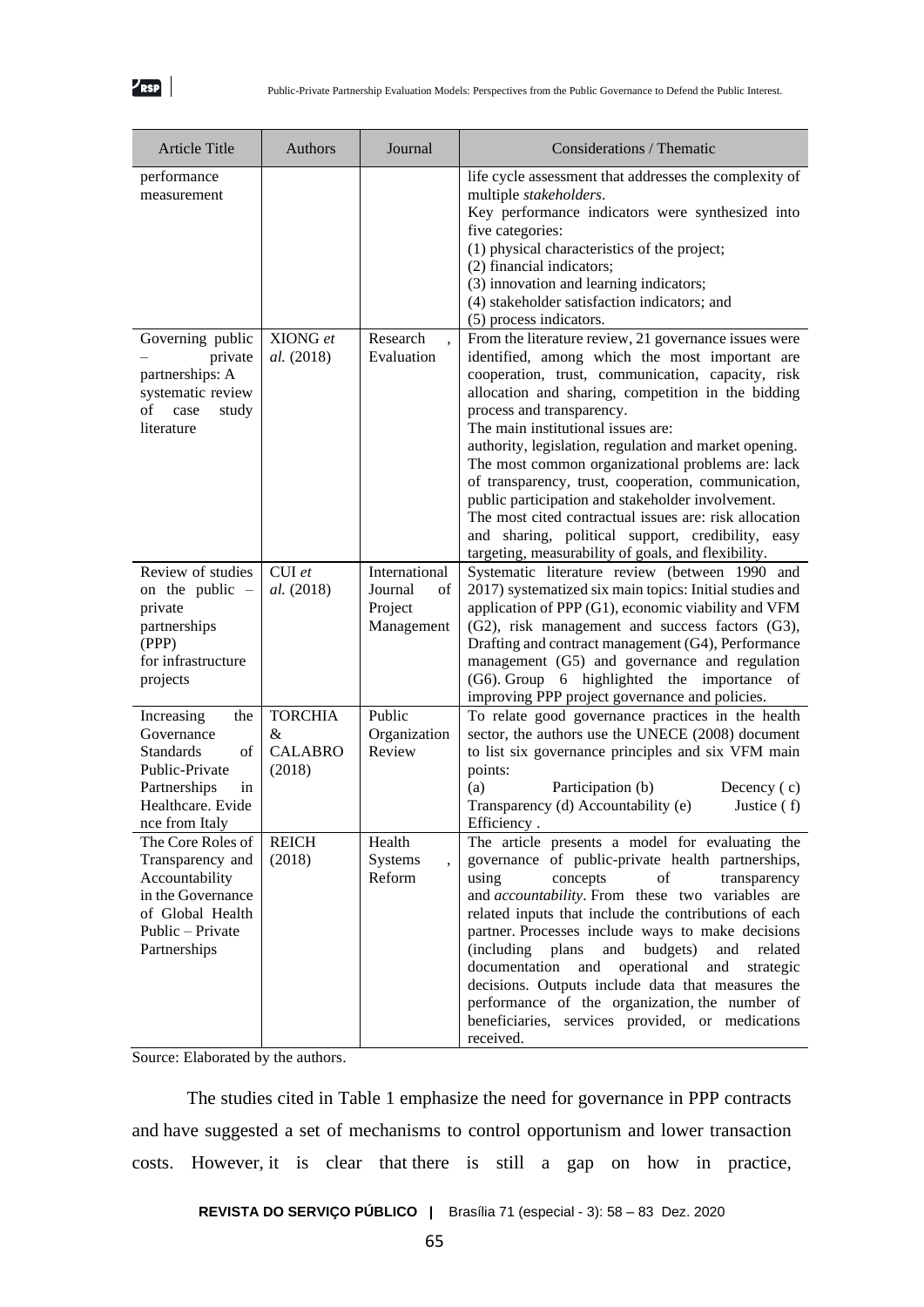this contractual incompleteness PPPs can cause harm to the public interest (RUFIN  $&$ RIVERA-SANTOS, 2012; XIONG *et al.*, 2018).

## **4 Presentation of the integrative review to categorize governance mechanisms in PPPS**

#### **4.1 Governance and public interest defense mechanisms in PPPs**

Public-private partnerships can be understood as forms of hybrid organizations and as such represent particular challenges for public sector governance and *accountability* as they do not fully complement conventional forms of accountability, transparency and public accounting, thus, generating the need to produce more appropriate performance and evaluation reports (OPARA & ROUSE, 2018). The nature and functioning of these hybrid arrangements consequently represents a transformation of the role of the state and its relationship with citizens that must be controlled so as not to detract from the purpose of the public interest to the detriment of private profit (OPARA & ROUSE, 2018).

The governance of PPPs can be seen then as the coordination of activities aimed at driving and managing PPPs, establishing organizational structures, performing decision-making procedures, and using instruments such as contracts and agreements (HURK & VERHOEST, 2016). PPP assessment and governance metrics should consider technical issues, such as improving the quality of services, matching knowledge and experience with partners, contractual considerations that allow for the intermediation of inter-state interests, and responsiveness and legitimacy between partners (with clear responsibilities assigned) (BRINKERHOFF & BRINKERHOFF, 2011). Aspects of good governance of partnership can be summarized in principles, which guide its operation and explicit goal.

In 2012, the OECD issued a document setting out specific governance principles for public-private partnerships. According to this document, the public governance structure for PPPs must be monitored at the highest political level, so that a whole government approach ensures accessibility, transparency and VfM. It also emphasized that the current financial crisis makes management transparent and prudent, as well as long-term governmental commitments in the case of partnerships.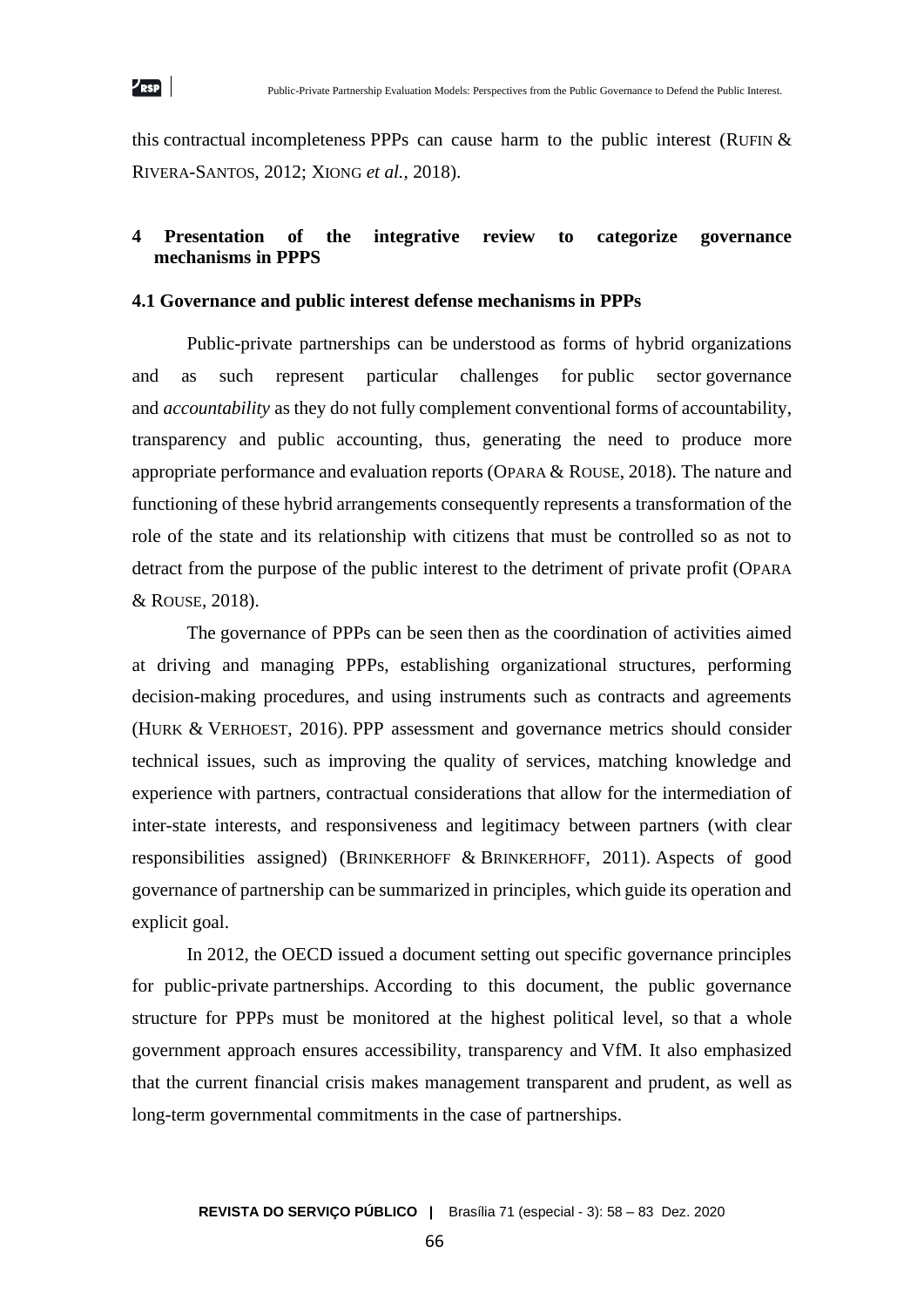The recommendations cover three areas that can be listed in Figure 2: (1) establishing a predictable and legitimate institutional framework supported by competent authorities with sound human and financial resources; (2) support the selection of PPPs in VfM; and (3) use the budget process transparently, minimizing fiscal risks and ensuring the proxy process integrity (OECD, 2012)**.**

**Figure 2 – Summary of the Principles of Governance Related to** *PPPs*



Source: Elaborated by the authors based on OECD (2012).

In addition to these principles proposed by the OECD (2012), the document titled *Introduction to People-First Public Private Partnerships in Support of the United Nations* (UNITED NATIONS, 2019) reinforces ten principles to guarantee PPPs which are traditionally designed for the purpose of VfM (facing a financial approach and costs), have focused on the *Value for People*, facing an increase in quality and user satisfaction. This project began in 2015 as the United Nations adopted the "Sustainable Development Goals " as part of the 2030 Agenda, encouraging and identifying PPP models that place the public interest first, adopting a new terminology called PPP *"People- first".*

Models of PPP that add "value to the people" are defined as those who minimize and share the risks in an equative manner, improve the results and are aligned with sustainable financing and equitable projects (UNITED NATIONS, 2019). In this scope, a PPP project *people-first* can be defined as one that promotes access to essential public services for all, with the results of sustainable development as a goal (UNITED NATIONS, 2019).

 $\nu_{\rm RSP}$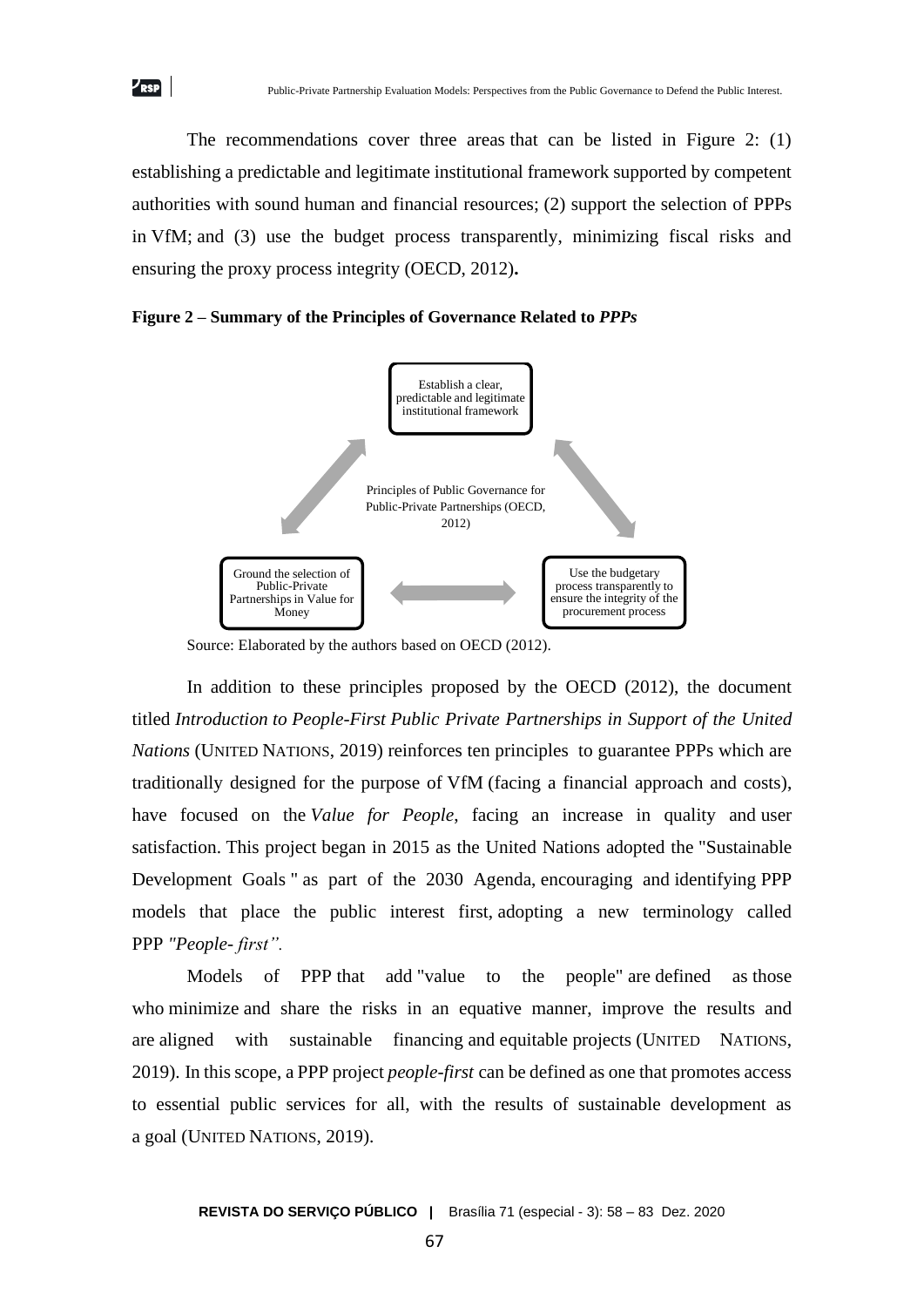These principles (OECD, 2012; UNITED NATIONS, 2019) are believed to be in line with TCT's assumptions regarding the three attributes of a governance structure: incentive intensity; administrative control and legal rule regime (WILLIAMSON, 1999). These principles established by the OECD (2012) and TCT's governance attributes intended to establish the necessary conditions for the design of governance mechanisms capable of overcoming the possible institutional deficiencies, unbalanced risk and finance distributions that may unbalance the public interest in contracts. Figure 3 demonstrates the theoretical logic that guided the selection in the literature of the governance mechanisms described below.

 $\nu_{\rm RSP}$ 

**Figure 3 – Relationship Between Theoretical Attributes, Principles and Governance Mechanisms**



Source: Elaborated by the authors.

Based on theoretical logic exposed on Figure 3, the second step of this integrative review organized the governance mechanisms according to three principles proposed by the OECD (2012). Table 2 is a theoretical mapping of the principles of governance of PPPs, which associates governance mechanisms that focus both on the financial performance and in the satisfaction of stakeholders (following the guidance of the principles established by the United Nations (2019)).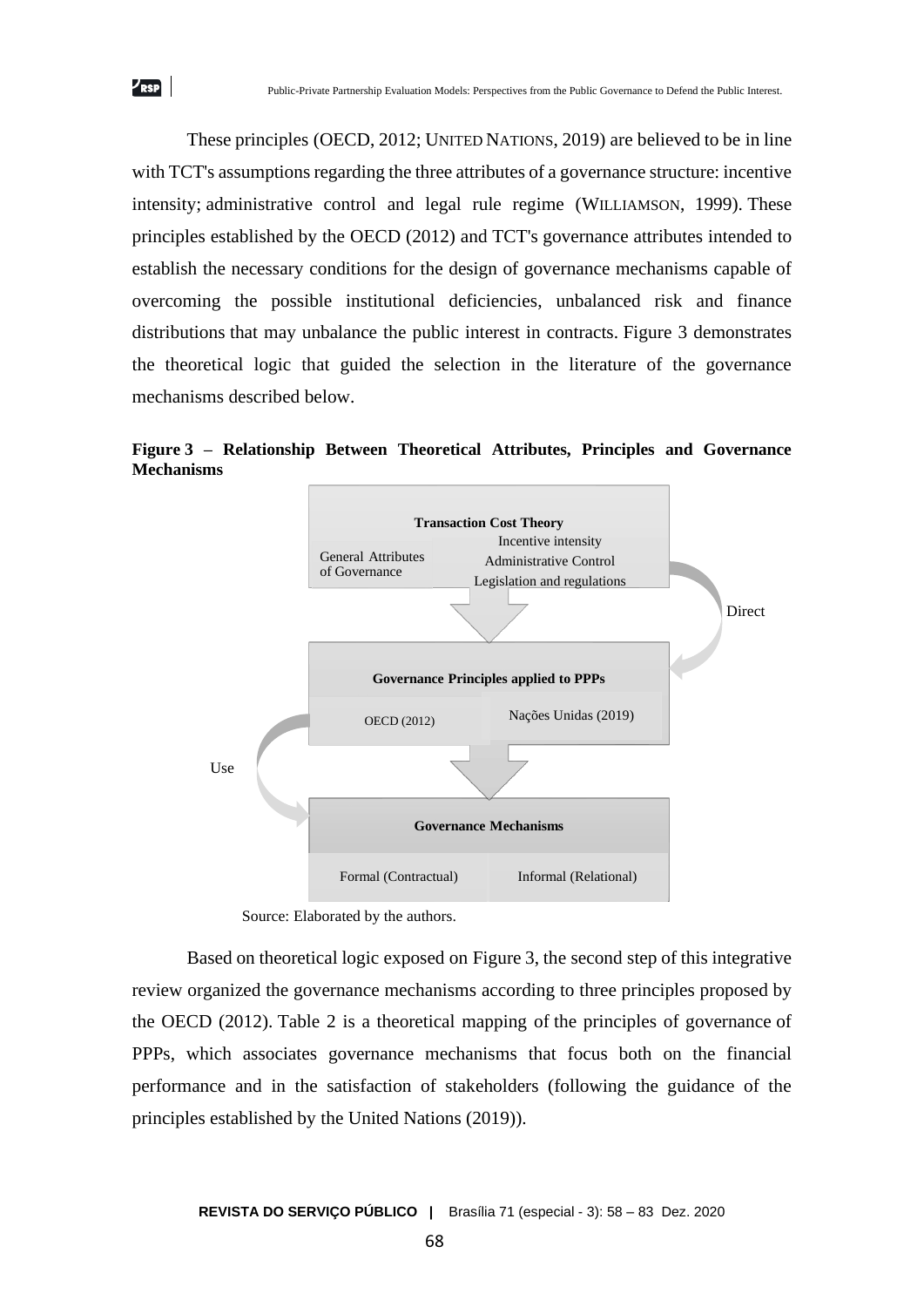| Governance Principles                                                                                                                                                 |                                                                                                                                                                |                                                                                                                                                                                                                                                     |  |  |  |
|-----------------------------------------------------------------------------------------------------------------------------------------------------------------------|----------------------------------------------------------------------------------------------------------------------------------------------------------------|-----------------------------------------------------------------------------------------------------------------------------------------------------------------------------------------------------------------------------------------------------|--|--|--|
| Clear and Legitimate                                                                                                                                                  | Project rationale in VfM                                                                                                                                       | <b>Transparent and Just Budget Process</b>                                                                                                                                                                                                          |  |  |  |
| <b>Institutional Framework</b>                                                                                                                                        |                                                                                                                                                                |                                                                                                                                                                                                                                                     |  |  |  |
| Legislative<br>Rules<br>and<br>Aspects [3]; [7]; [8]; [10]<br>Contractual Provisions [4]<br>[9]<br>Organizational<br>Factors [1]; [2]; [4]; [6]; [8]; [10             | <b>Risk</b><br>Sharing [5]; [6]; [7]; [9]; [10<br>Pre-contractual<br>aspects<br>$[6]$ ; [8]; [10]<br>Competitive Economic<br>Environment<br>Guarantee [6]; [8] | Transparency<br>and <i>Accountability</i> [1]; [2]; [3]; [4]; [6]; [8]; [10]<br>Internal control and monitoring [5]; [7]<br>Budget and fiscal accessibility [3]; [4]; [7]; [8]<br>Stakeholder participation [1]; [2]; [4]; [5]; [6]; [1<br>$\Omega$ |  |  |  |
| [1] BOVAIRD (2004); [2] UNECE (2008); [3] OECD (2012); [4] WORLD BANK (2013); [5] IFAC                                                                                |                                                                                                                                                                |                                                                                                                                                                                                                                                     |  |  |  |
| $(2014)$ ; [6] XIONG <i>et</i> .<br><b>CUI</b><br>$(2018)$ ; [7]<br>al<br>al.<br>et<br>(2018); [8] FIRMINO (2018); [9] UNITED NATIONS (2019); [10] WORLD BANK (2019). |                                                                                                                                                                |                                                                                                                                                                                                                                                     |  |  |  |

|  |  |  |  |  |  | Table 2 - Prior Definition of Governance Mechanisms Grouped by Principles |  |  |  |  |
|--|--|--|--|--|--|---------------------------------------------------------------------------|--|--|--|--|
|--|--|--|--|--|--|---------------------------------------------------------------------------|--|--|--|--|

Source: Elaborated by the authors.

The following subsections will detail each of these mechanisms, justifying from the literature on TCT how they can help PPPs align their objectives with the proposed principles of securing public interest in contracts. As proposed, this article intends to contribute to the construction of a systematic vision of governance in public-private partnerships, based on the categorization of the main principles and mechanisms for the defense of the public interest.

It has been found that the categorization of the mechanisms was interactively adjusted, during the examination of the selected works, to arrive at the final systematization of a set of principles pointed out in the literature. Thus, the survey led to the identification of the following governance principles applied to PPPs and their respective governance mechanisms: Clear and Legitimate Institutional Framework; Guaranteed VfM; and Transparent and Just Budget Process, which will be described below.

#### **4.1.1 Clear and Legitimate Institutional Framework**

Based on the reviewed literature, it is clear that there is a need to organize and reassess the establishment of strong legal and regulatory frameworks that can clarify the legal authority. Additionally, the state must grant concessions without weakening its concern for users and the quality of service provided, ensuring a fair and efficient procurement process that makes the project financially viable and provides margins for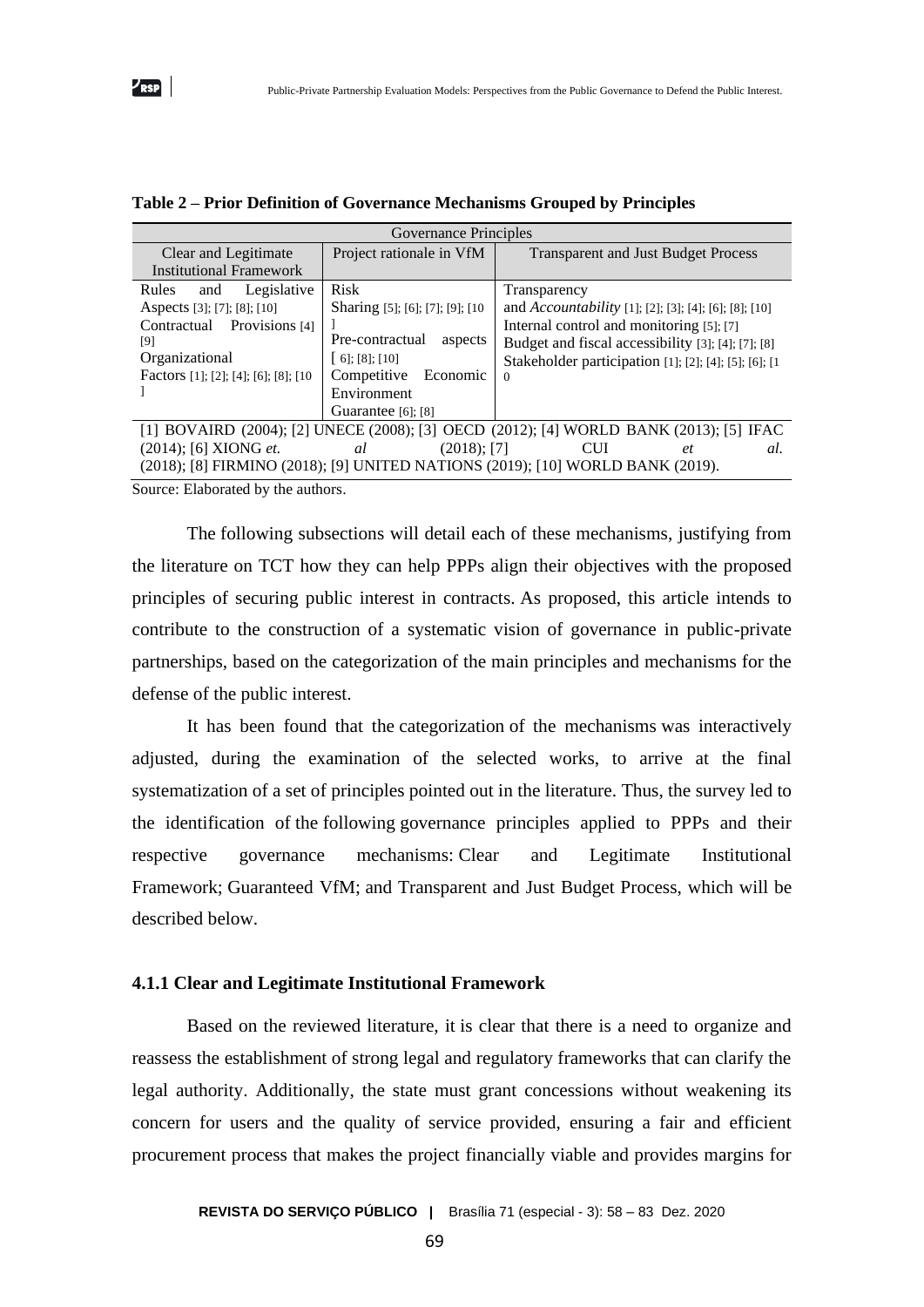negotiations and possible tariff balances that do not harm the public sector (OPARA & ROUSE, 2018).

 $\nu_{\rm RSP}$ 

Regarding the governance principle of the legal framework cited by the OECD (2012), Torchia, Calabro and Morner (2015) corroborate by emphasizing the creation of a transparent and solid regulatory framework as a necessary precursor for the good performance of partnerships. It can also be said that this principle reinforces necessary authority for public sector to oversee and monitor public sector, both in the public interest and in the interests of private actors.

Contract-based governance arrangements focus on developing legal and formal agreements that specify the rights and obligations of organizations involved in a partnership (ALONSO & ANDREWS, 2018). The main advantage of contract based on solid governance mechanisms is that they reduce transaction costs associated with coordinating and managing various activities performed by different partners, aligning objectives. Explicit targets provide clarity of goals required for the pursuit of objectives, helping partners resolve conflicts as they arise (ALONSO & ANDREWS, 2018).

On the necessary contractual arrangements in a PPP context, Benitez- Ávila et al. (2018) state that these relate to risk transfer and payments that are benchmarks for the development of rules (relational norms) that allow managers to interact with each other and deal with potential issues and conflicts. Behind these relational norms, values such as communication, inclusion and open discussion are emphasized using the PPP contract as a reference. For the authors, this is a key element in aligning the accountability and transparency requirements of public administration with profits of private organizations (BENITEZ- ÁVILA et al*.,* 2018). This social aspect between partners that involves operation of efficient relational standards, allows partners to mobilize resources and coordinate activities, building and strengthening trust. This aspect was noted by Firmino (2018), who argues that specific PPP legislation should establish business guidelines and principles that ensure competitiveness and legal and economic protection to safeguard the private partner.

Organizational issues concern the structure, behavior and culture of contracting parties in PPPs that can reduce conflicts between them. These issues are responsible for maintaining trust, cooperation and communication between the actors in the partnership (XIONG et al., 2018). These factors are linked to public sector capacity with respect to the ability of innovation and learning in the processes that relate to partnerships. Cooperation,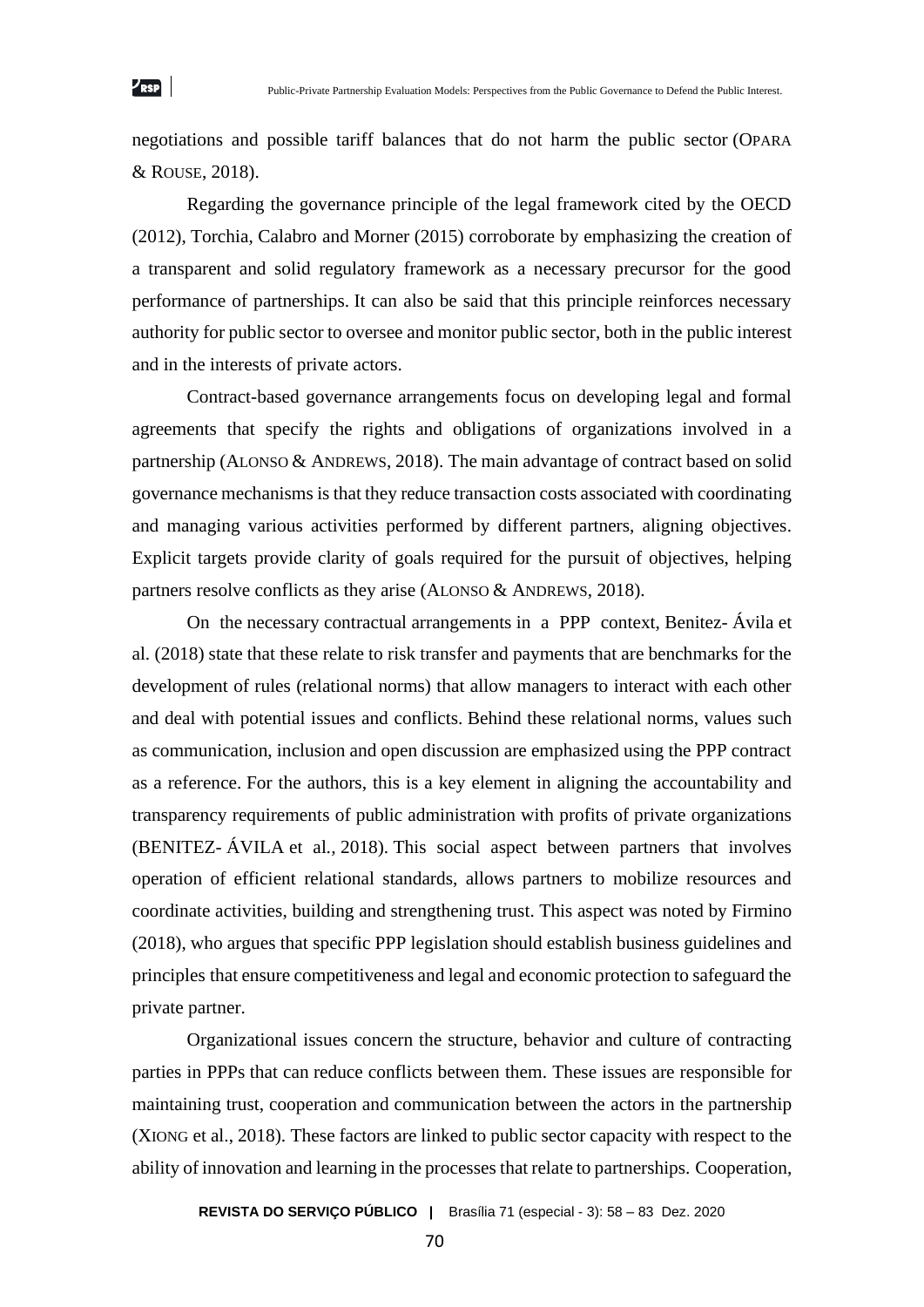

which is considered a key feature in the PPP concept, suggests sharing common goals and actions among participants of partnerships. In relation to TCT, such features encourage situations mutually beneficial and prevents the dominance of a partner or opportunistic behavior (XIONG et al., 2018).

| Category                                                                                                                                                            | Meaning                                                                                                                                                                                                                                                                                                                                                                                                                                                                                                                                                                        | Characteristics                                                                                                                                                                                                                                                                                                                                                                                                                                                                                                                                                 |
|---------------------------------------------------------------------------------------------------------------------------------------------------------------------|--------------------------------------------------------------------------------------------------------------------------------------------------------------------------------------------------------------------------------------------------------------------------------------------------------------------------------------------------------------------------------------------------------------------------------------------------------------------------------------------------------------------------------------------------------------------------------|-----------------------------------------------------------------------------------------------------------------------------------------------------------------------------------------------------------------------------------------------------------------------------------------------------------------------------------------------------------------------------------------------------------------------------------------------------------------------------------------------------------------------------------------------------------------|
| <b>Contractual Provisions</b><br>(WORLD<br><b>BANK (2013); WORLD</b><br><b>BANK (2019)</b><br><b>BENÍTEZ-ÁVILA</b> et<br>al. (2018)                                 | Contractual governance is<br>considered<br>as a formal<br>mechanism consisting<br>of<br>defined<br>rules<br>in<br>documents. Aims<br>to<br>minimize the risks and<br>additional<br>possible<br>transaction<br>costs.<br>establishing standards and<br>aligning<br>different<br>the<br>objectives to the mission of<br>the partnership.                                                                                                                                                                                                                                         | • The contract is simple to understand;<br>• The contract has many possibilities to<br>impose sanctions if its terms are not met;<br>• The contract is characterized by target<br>values and fixed standards, regardless of the<br>circumstances;<br>• The contract provides space for negotiation<br>and relaxation of clauses;<br>• Financial risk is explicitly shared between<br>public and private partners;<br>• There are organizational arrangements to<br>facilitate interaction between the parties.                                                  |
| Rules and Legislative<br>Aspects (OECD,<br>2012); CUI et al. (2018);<br>(2018);<br><b>FIRMINO</b><br><b>NATIONS</b><br>UNITED<br>(2019)                             | It establishes laws and rules<br>define<br>that<br>the<br>main<br>institutional<br>roles<br>and<br>responsibilities in relation<br>to PPPs. This requires that<br>authorities (responsible for<br>bidding,<br>the<br>auditing,<br>enforcement<br>and<br>enforcement of PPPs) and<br>regulators<br>industry<br>receive clear<br>instructions and sufficient<br>ensure<br>resources<br>to<br>a<br>process (OECD,<br>prudent<br>2012).<br>Bureaucracy<br>be<br>must<br>minimized and new and<br>existing regulations must be<br>carefully<br>evaluated (UNITED<br>NATIONS, 2019). | • There is a general framework law for PPPs;<br>• There is a breakdown by sector of specific<br>activity and public procurement;<br>• Definition of contractual terms on: payment<br>and benefit sharing mechanisms; adequate<br>risk distribution matrix;<br>• There<br>set limits<br>are<br>on guarantees offered to the partners;<br>• Definition<br>of minimum performance<br>indicators for each PPP sector;<br>of negotiation,<br>• Conditions<br>exit<br>and<br>termination of the contract;<br>· Standardization of tender procedures and<br>contracts. |
| Organizational Factors<br>(BOVAIRD,<br>2004;<br>UNECE,<br>2008; WORLD BANK,<br>2013;<br>IFAC,<br>2001; XIONG et<br>al.,<br>2018;<br><b>UNITED</b><br>NATIONS, 2019) | The organizational factors<br>needed<br>for<br>public<br>governance in PPPs are<br>those that allow for a more<br>harmonious<br>relationship<br>between two sectors, which<br>depends<br>${\rm on}$<br>the<br>clear<br>assignment<br>$% \left( \left( \mathcal{A},\mathcal{A}\right) \right) =\left( \mathcal{A},\mathcal{A}\right)$ of<br>tasks; conflict<br>resolution<br>public<br>and<br>sector<br>innovation<br>capacity<br>and<br>efficiency. These<br>factors                                                                                                           | · Degree of qualification of personnel<br>involved / number of experts nominated to<br>evaluate the project;<br>• Training and learning system employed in<br>PPP analysis;<br>• Degree<br>of innovation<br>for<br>strategic<br>planning and process design;<br>· Reliability of the public sector in its<br>financial capacity;<br>• Degree of innovation bidding procedures<br>and new acquisitions;<br>• Degree of innovation for project financing;                                                                                                         |

**Table 3 – Summary of the Conditions for a Clear and Legitimate Institutional Framework and its Variables Found in the Literature**

**REVISTA DO SERVIÇO PÚBLICO |** Brasília 71 (especial - 3): 58 – 83 Dez. 2020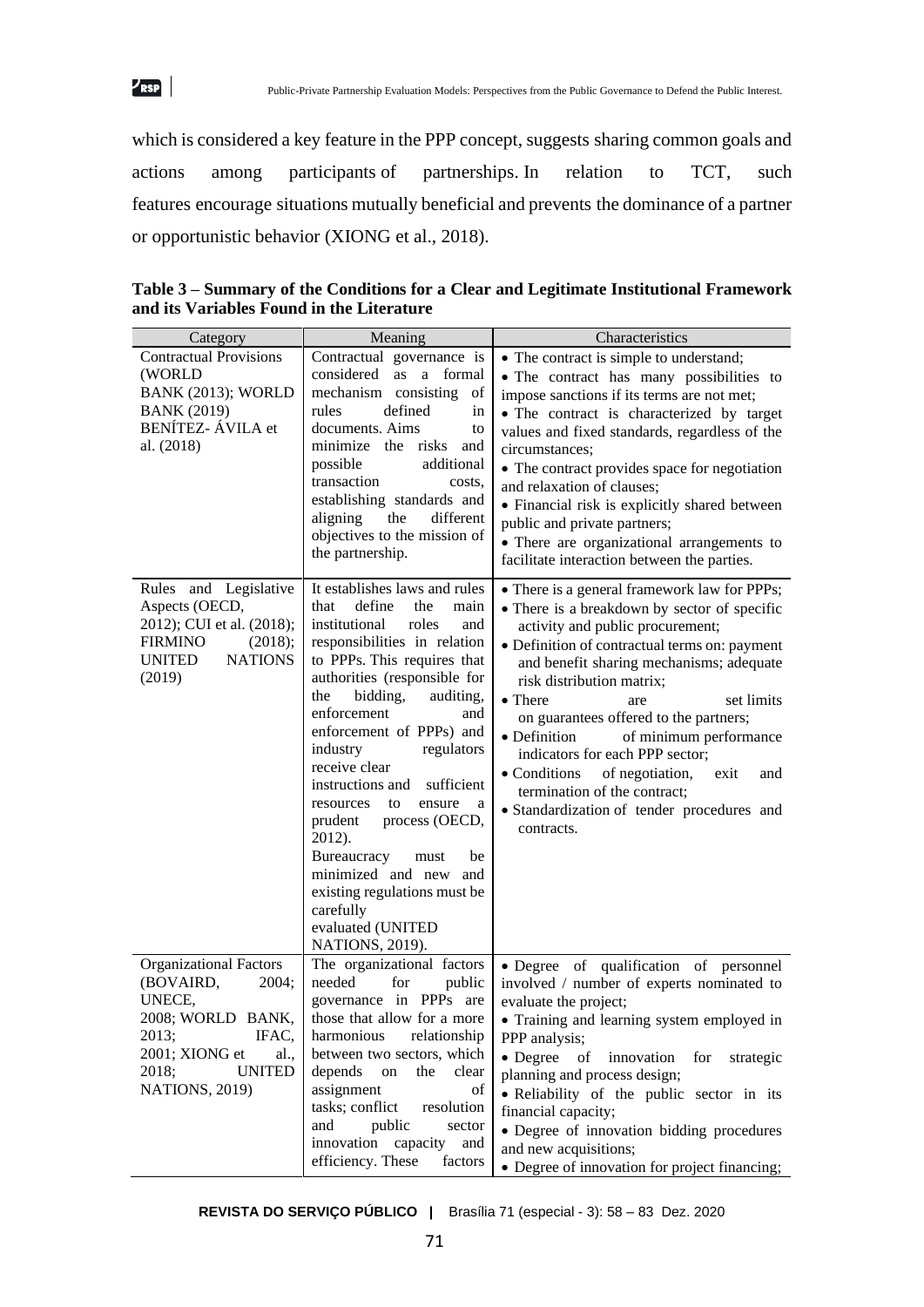| Category | Meaning                                                                       | Characteristics                                                                                                                                                                                                                                                                          |
|----------|-------------------------------------------------------------------------------|------------------------------------------------------------------------------------------------------------------------------------------------------------------------------------------------------------------------------------------------------------------------------------------|
|          | are reflected in the joint<br>capacity of the partnership<br>and its success. | • Effective contract management;<br>• Effective management of operation cost,<br>time and quality;<br>• Efficient use of materials / resources;<br>• Effective management of prominent<br>techniques and skills;<br>• Effective conflict management;<br>• Effective facility management. |

Source: Elaborated by the authors.

 $\nu_{\bf RSP}$ 

### **4.1.2 Guaranteed** *Value for Money* **Principle**

Regarding the second principle of governance applied to PPPs, the literature shows that the main point for a government to opt for a PPP delivery model is to increase VfM, so a PPP project should only be considered when generating a positive net gain greater than a common public sector hiring projects. The VfM is reached when a PPP project is able to generate: (a) cost efficiencies through construction, operating and/or maintenance costs; (b) time savings through early project completion; (c) quality improvements through enhanced service delivery (GRIMSEY & LEWIS, 2005).

A comprehensive evaluation of the VfM Project lifecycle includes qualitative and quantitative considerations in all contractual steps, which may involve construction, financing, maintenance and management of the assets underlying the PPPs. Such considerations include full cost, physical quality, quality and scope of service, asset conditions (eg. maintenance and sustainability), and social or economic impacts on the local community and the public (LIU *et al*., 2018).

The cost of a PPP is compared to an equivalent and usually hypothetical project that is assumed to be publicly funded and managed according to a traditional approach, which is often Public Sector Comparator (CSP) (O'NOLAN & REEVES, 2017). In general, the VfM analysis is a mandatory part of the PPP process in some countries as a way of demonstrating the cost/benefit. A comparator of the public sector compares the proposals of the PPP with the most efficient form of delivery for a project reference of the public sector in the traditional procurement model (JOHNSTON & GUDERGAN, 2007). This comparison serves as a basis to substantiate the merits of PPPs and to prevent political symbolism, where the partnership can be interpreted as a purely commercial enterprise with economic interests with the possibility of a political interest that is likely to undermine integrity and trust in the public sector, provoking unethical, intriguing and political motivations (JOHNSTON & GUDERGAN, 2007).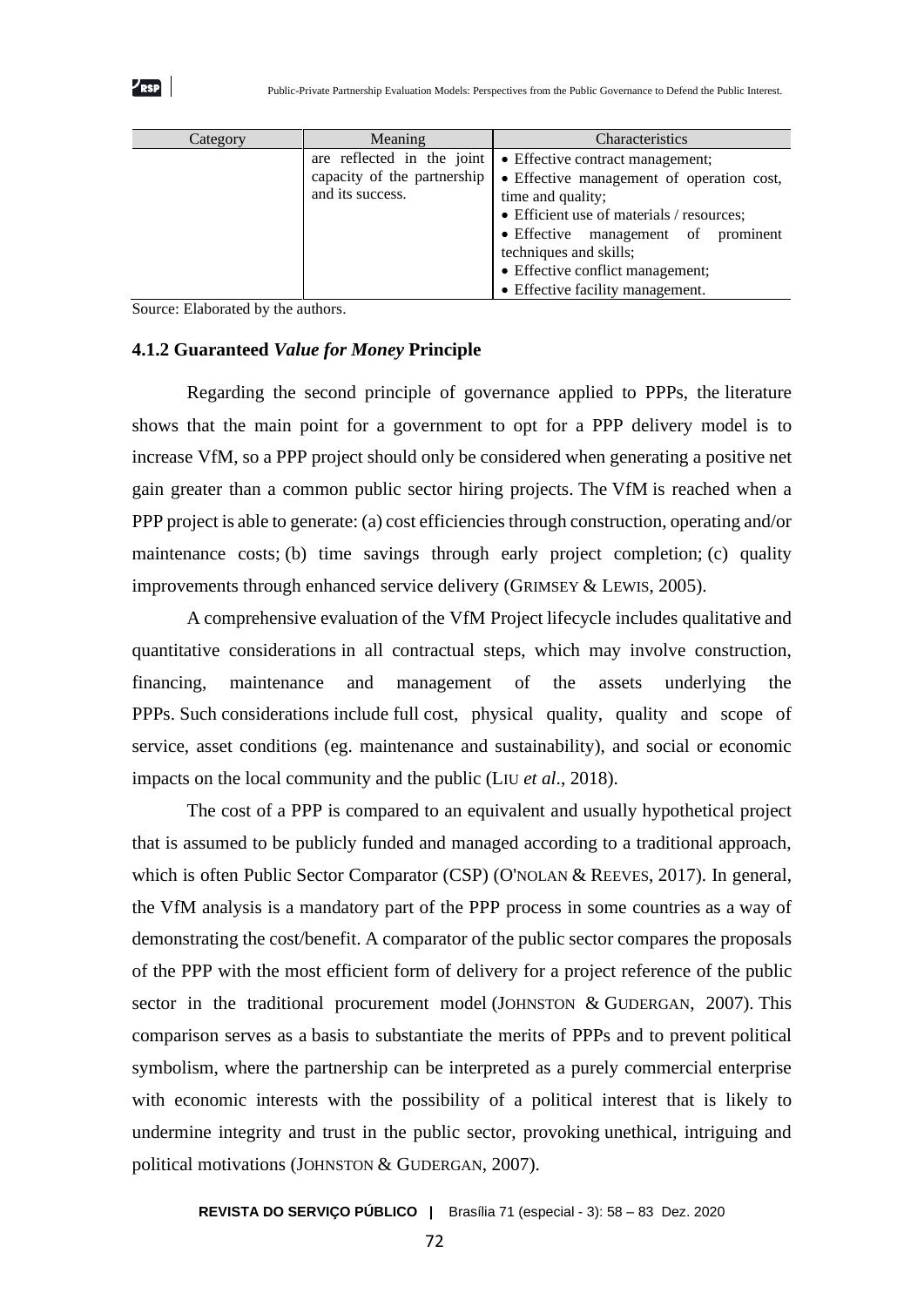As part of the comparison with the public sector, the most appropriate type of governance arrangement needs to identify appropriate risk implications. PPP models then require a robust governance system that engages all stakeholders to address intangible risks and uncertainties that are not anticipated in the contract (ALONSO et al., 2016). Appropriate risk allocation when considering three elements: 1) the type of risk to be allocated, 2) which party should accept and bear the risk 3) when to allocate the risk, and what applications of appropriate strategies to prevent or minimize its consequences (ALONSO et al., 2016). The resulting inability to control risk will be reflected in a project governance failure, thus resulting in an unsuccessful project and damage to the public interest.

In the context of public procurement, transaction costs include costs of consultancy, research, trading and others incurred by the public sector when you choose to develop a long-term contractual relationship with third parties (O'NOLAN & REEVES, 2017). In terms of TCT , the extent of transaction costs is determined by the transaction characteristics (WILLIAMSON, 1985) and in the case of PPPs, it also depends on a competitive, fair and transparent bidding able to attract serious bidders with sufficient skills in financial and commitment terms that can carry out the project from start to finish, honoring the contractual agreement (UNITED NATIONS, 2019). Based on this premise, competition is essential for other governance issues because in a competitive economic environment, the private sector may disclose more cost information, increasing the likelihood of more qualified bidders (XIONG et al., 2018).

While a stable and competitive economic environment stimulates competition and reduces transaction costs, explicit specification of criteria and procedures needed to execute a PPP project is required. This preliminary analysis of the projects enables the necessary cash flows to be adjusted over the period and is the most important phase of planning in a partnership (UNITED NATIONS, 2019). Table 4 summarizes the VfM into three categories consisting of a) Preliminary project analysis that highlights the merits justifying the viability of a PPP project; b) Analysis of the competitive economic environment in which the proposal was made; and c) Risk assessment and sharing, which is a key factor in the elaboration of a PPP.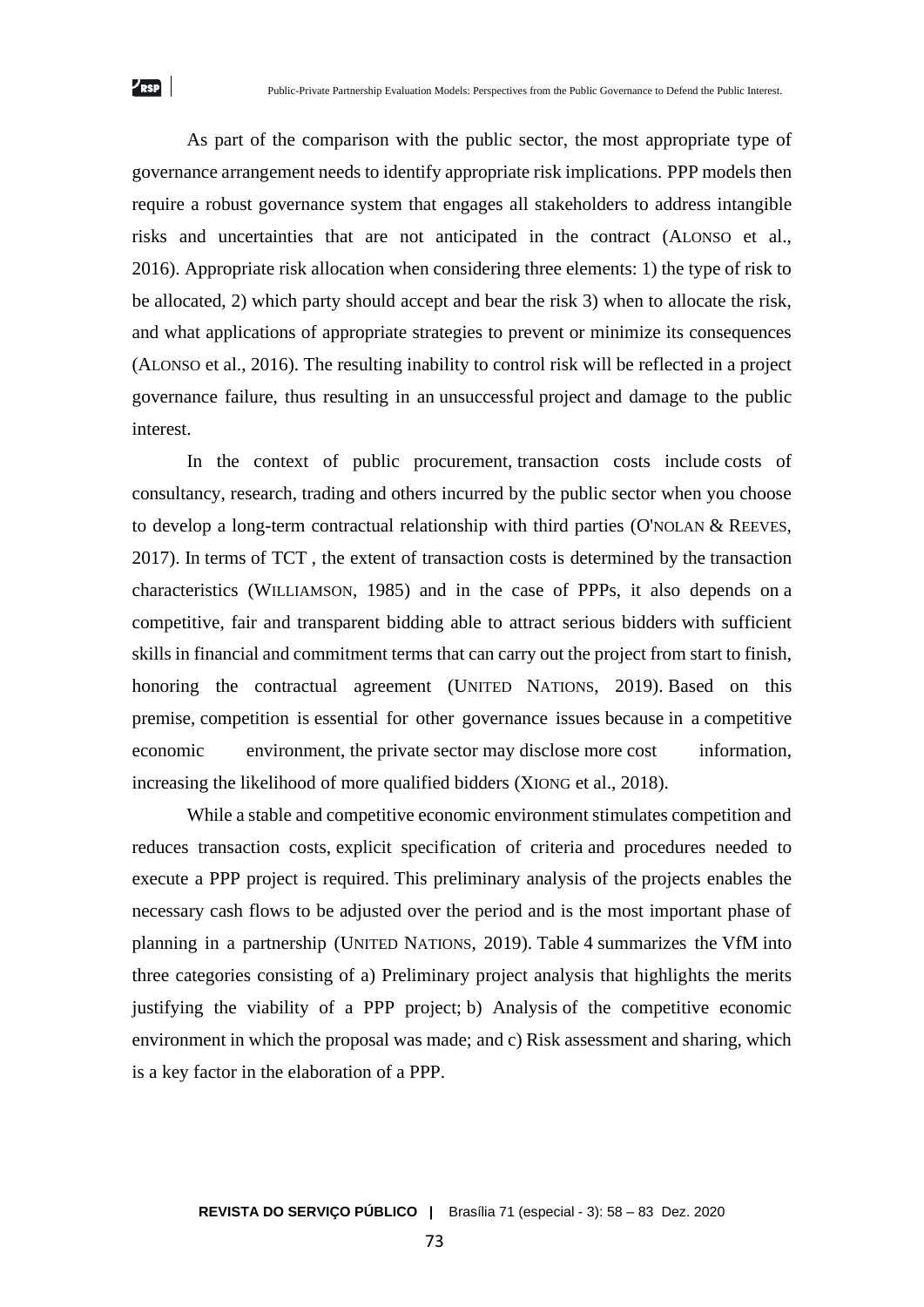

| Category                                                                                                               | Meaning                                                                                                                                                                                                                                                                                                                                                                                                                                                                                                                                                                                                                                                                                                                                                                      | Characteristics                                                                                                                                                                                                                                                                                                                                                                                                                                                                                                                                                                                                                                                                                                                                                                                                                                                                                                               |
|------------------------------------------------------------------------------------------------------------------------|------------------------------------------------------------------------------------------------------------------------------------------------------------------------------------------------------------------------------------------------------------------------------------------------------------------------------------------------------------------------------------------------------------------------------------------------------------------------------------------------------------------------------------------------------------------------------------------------------------------------------------------------------------------------------------------------------------------------------------------------------------------------------|-------------------------------------------------------------------------------------------------------------------------------------------------------------------------------------------------------------------------------------------------------------------------------------------------------------------------------------------------------------------------------------------------------------------------------------------------------------------------------------------------------------------------------------------------------------------------------------------------------------------------------------------------------------------------------------------------------------------------------------------------------------------------------------------------------------------------------------------------------------------------------------------------------------------------------|
| of<br>Analysis<br>the<br>preliminary phase of<br>the project (LIU et<br>al., 2018; LIU et<br>al., 2015)                | Preliminary phase analysis is the<br>process that ensures transparent and<br>competitive planning and contracting<br>and is vital to the success of PPPs,<br>because if mistakes are detected in the<br>references required in the bidding, it<br>could lead to inadequate partner<br>selection<br>and loss of<br>service<br>efficiency (LIU et al, 2018).<br>LIU et al. $(2016)$ argue that the<br>planning phase requires a pre-project<br>study (investment analysis<br>and<br>production specification); feasibility<br>study (political, economic, social, and<br>financial analysis of accessibility and<br>liquidity) and a forecast of risks and<br>their treatment (risk identification,<br>assessment, allocation, mitigation,<br>monitoring and periodic review). | • There is analysis and specification of<br>environmental<br>the<br>macro<br>coverage (political, economic, social<br>and legal) of the project;<br>• There<br>was<br>transparency<br>and<br>competitiveness of the bidding process;<br>• The company selection process<br>complies with the legal and regulatory<br>framework;<br>• There was adequate negotiation of<br>the definition of service and necessary<br>resource outflows;<br>• There was definition of desired<br>quality<br>elements<br>materials<br>and<br>management;<br>• There are specifications on the ratio<br>payments<br>the<br>of<br>and<br>desired<br>effectiveness and efficiency;<br>• There<br>specifications<br>are<br>on the occupational health and safety of<br>those involved;<br>• There was feasibility study/business<br>case study (finance, technical and<br>engineering)<br>• The project duration is justified and                   |
| Participation<br>and<br>involvement<br>of<br>stakeholders<br>2008;<br>(GRILO,<br><b>TORCHIA</b><br>&<br>CALABRO, 2018) | Stakeholder satisfaction is<br>the<br>guarantee that the democratic guiding<br>principles of PPPs are based on the<br>benefit to society, and especially on<br>the concept of equity in public<br>services. Implementation of a PPP<br>requires critical political reflection,<br>especially when interactions between<br>the public and private sectors are<br>susceptible to political manipulations<br>that may compromise welfare.                                                                                                                                                                                                                                                                                                                                       | based on expected results.<br>· Stakeholders were identified and<br>consulted,<br>including<br>potentially<br>adversely affected parties, such as<br>communities surrounding the project<br>and staff to be transferred to the private<br>sector;<br>· Process compliance analysis with<br>applicable<br>the<br>consortium<br>law,<br>suitability<br>with<br>to<br>contract<br>the<br>government;<br>• Compliance with requirements for<br>licensing<br>public<br>quality<br>service<br>standards;<br>$\bullet$ The<br>contract<br>includes<br>clauses<br>regarding the involvement of external<br>stakeholders (citizens, environmental<br>groups, other public actors) and their<br>opinions;<br>$\bullet$ Is there<br>any form of public<br>consultation or hearing in the project<br>decision making process;<br>• Participation<br>and<br>supervision<br>of municipal councils in<br>the<br>performance of partnerships. |

### **Table 4 – Summary of Mechanisms for a Proper Vfm Assessment and its Variables Found in the Literature**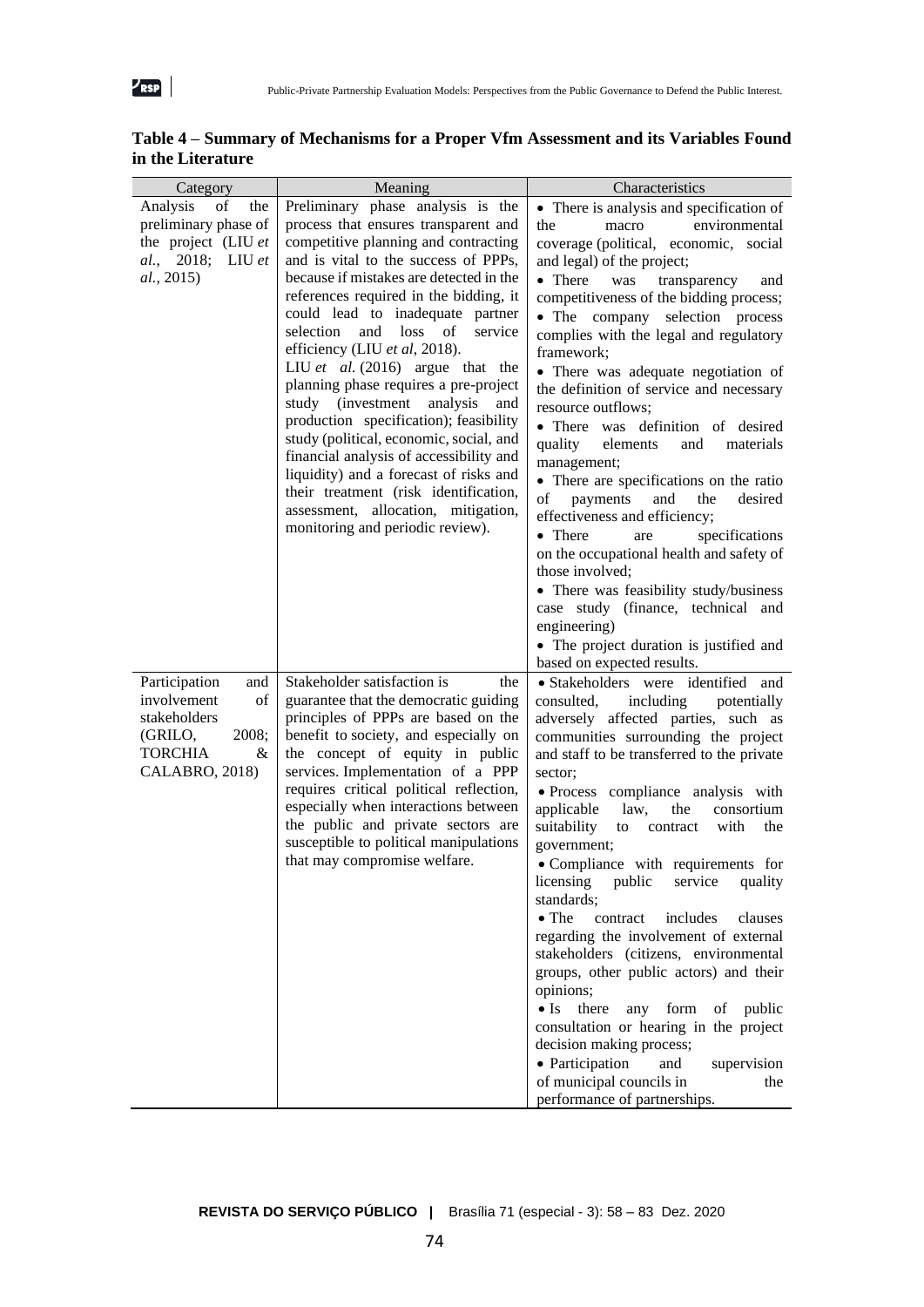

| Category                                                                                                                    | Meaning                                                                                                                                                                                                                                                                                                                                                                                                                                                                                     | Characteristics                                                                                                                                                                                                                                                                                                                                                                                                     |
|-----------------------------------------------------------------------------------------------------------------------------|---------------------------------------------------------------------------------------------------------------------------------------------------------------------------------------------------------------------------------------------------------------------------------------------------------------------------------------------------------------------------------------------------------------------------------------------------------------------------------------------|---------------------------------------------------------------------------------------------------------------------------------------------------------------------------------------------------------------------------------------------------------------------------------------------------------------------------------------------------------------------------------------------------------------------|
| Risk<br>Sharing<br><b>(KEERS)</b><br>& FENEMA.<br>2018; GRIMSEY &<br>2002:<br>LEWIS,<br><b>BURKE</b><br>& DEMIRAG,<br>2017) | identification<br>and<br>Appropriate<br>allocation of risks, considering the<br>following factors:<br>Organizational factor (size, business<br>information,<br>and<br>structure.<br>management support, safety culture,<br>policy, legislation);<br>Human<br>factor<br>(management)<br>knowledge,<br>communication skills, judgmental<br>competence, eg risk awareness);<br>Technical factor (system and network<br>complexity, compatibility,<br>vulnerability) (KEERS & FENEMA,<br>2018.) | • Estimation of technical risk;<br>• Estimation of Operating risk;<br>• Estimation of demand<br>risk<br>and insufficient funding (ie, lower than<br>expected to complete tasks);<br>• Estimation<br>of financial<br>in<br>risco. Involves errors<br>project<br>estimation, revenue streams, and project<br>financing costs;<br>• Estimation of regulatory<br>risk/political;<br>• Estimation of environmental risk. |

Source: Elaborated by the authors.

These mechanisms necessary to ensure VfM focuses on directing performance measurement to stakeholder vision as well as an ability to accommodate demographic and environmental (ie political, economic, social and legal) changes (LIU *et al*., 2018). The VfM assessment needs to focus more on the public interest, which includes: (1) a comprehensive assessment that considers benefits as well as macro impacts on local communities and the public (eg social benefits and economic development); and (2) effective and efficient organizational learning to absorb emerging 'lessons' from projects. (LIU *et al*., 2018).

Taking into account the wishes of stakeholders (citizens, non-governmental organizations, employees/unions, civil society, media, etc.) in PPPs is one of the most important factors in ensuring democratic principles (OPARA & ROUSE, 2018). PPPs incorporate complex legal and accounting structures that lead to different obligations and benefits, and thus alternative governance models. Much of the current literature on PPP governance is concerned with how to define "good governance structures" and the benefits that PPP structures can bring. Despite this concern, there is empirical recognition that good governance has not been the top priority of governments when adopting PPPs, but rather budgetary and financing factors (OPARA & ROUSE, 2018). The purpose of user/citizen satisfaction should be transferred to the contractual and transparent objectives of the partnership.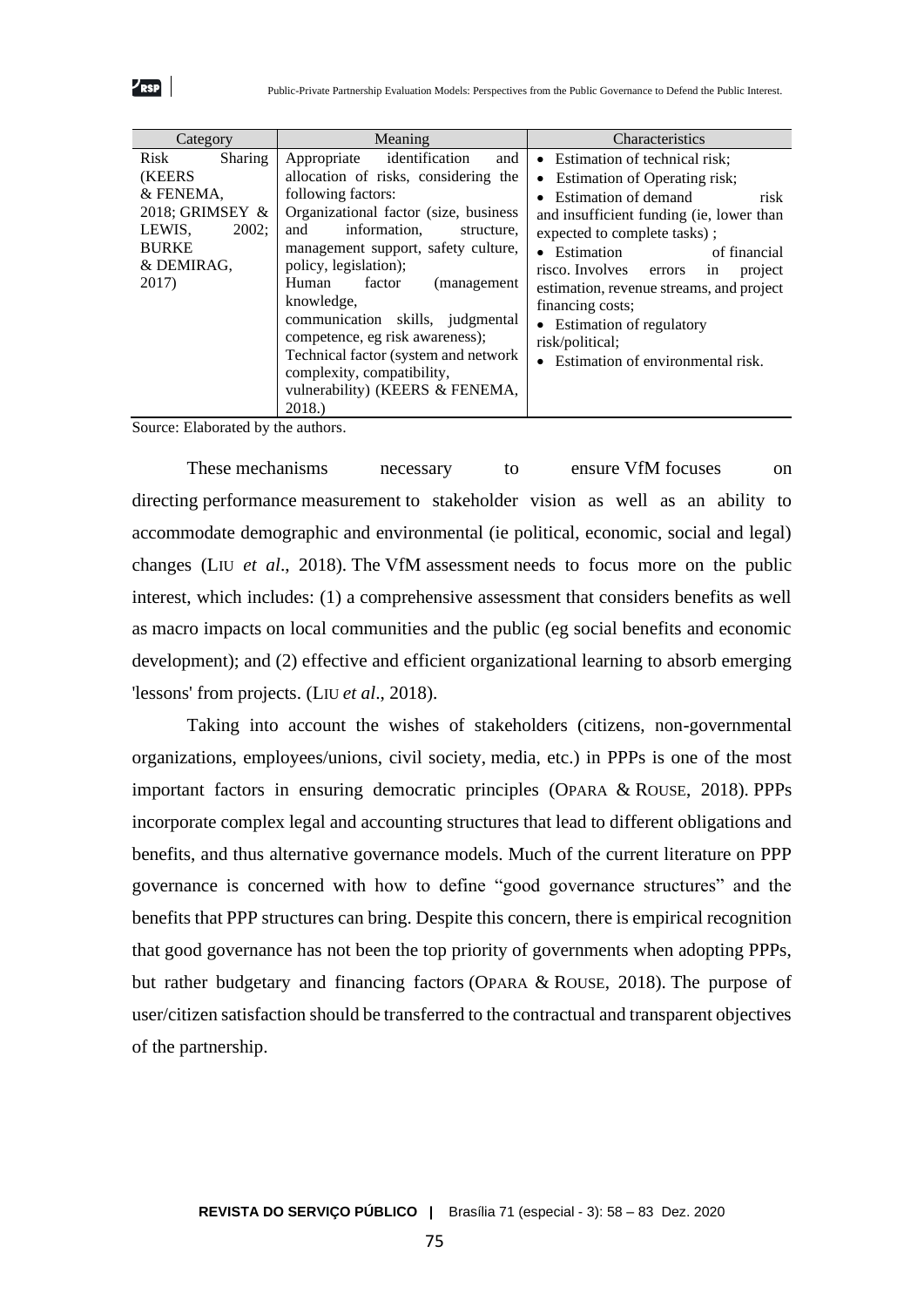#### **4.1.3 Principle of Transparent and Healthy Budgetary Process**

The Transaction Cost Theory reinforces that clear and transparent goals are the key to achieving the commitment in interorganizational relationships (WILLIAMSON, 1979). Performance goals are also part of those goals because they can reduce coordination costs and increase value creation benefits (ALONSO & ANDREWS, 2018). The budget factor on PPPs gets a lot of attention when thinking about good governance structures. This attention is aggravated to when there is pressure on governments to reduce their debts. This pressure can create incentives to outsource service infrastructure provision and management rather than conventional procurement, disregarding VfM analysis and inhibiting the proactive governance needed to engage all parties involved in the partnership to safeguard rather than predict the VfM (SANTANDREA et al., 2015).

The literature on transparency in PPP recognizes that transparency or not in this hybrid structure has to do with the extent to which the entity's public and private shows to interested parties relevant information about their own decision-making processes, procedures, operation, and performance (REYNAERS & GRIMMELIKHUIJSEN, 2015). For these authors, a crucial component in defining transparency is the availability of information, which not only means that information is visible and accessible, but can be understood and inferred from as well.

The main benefits of transparency when it comes to PPPs are related to the possibility of social control, accountability and monitoring of resources and shared responsibilities (WORLD BANK, 2013). Together, these benefits offer democratic assurances that the service is being delivered to the best of its ability, and that the responsibility delegated to the private partner is honoring its commitments. The need for transparency increases when considering possible opportunistic behavior between contractual parties and information asymmetry (between government and private partner, and between government and society).

Another important point is that "PPPs address important issues of democratic governance due to the changed nature of the state when it is engaged in cooperative activities with private actors" (SKELCHER, 2010, p. 265). Consequently, a democratic deficit caused by a deficit in accountability mechanisms must be avoided, as there is a growing difference in expectations between what is promised or expected and what can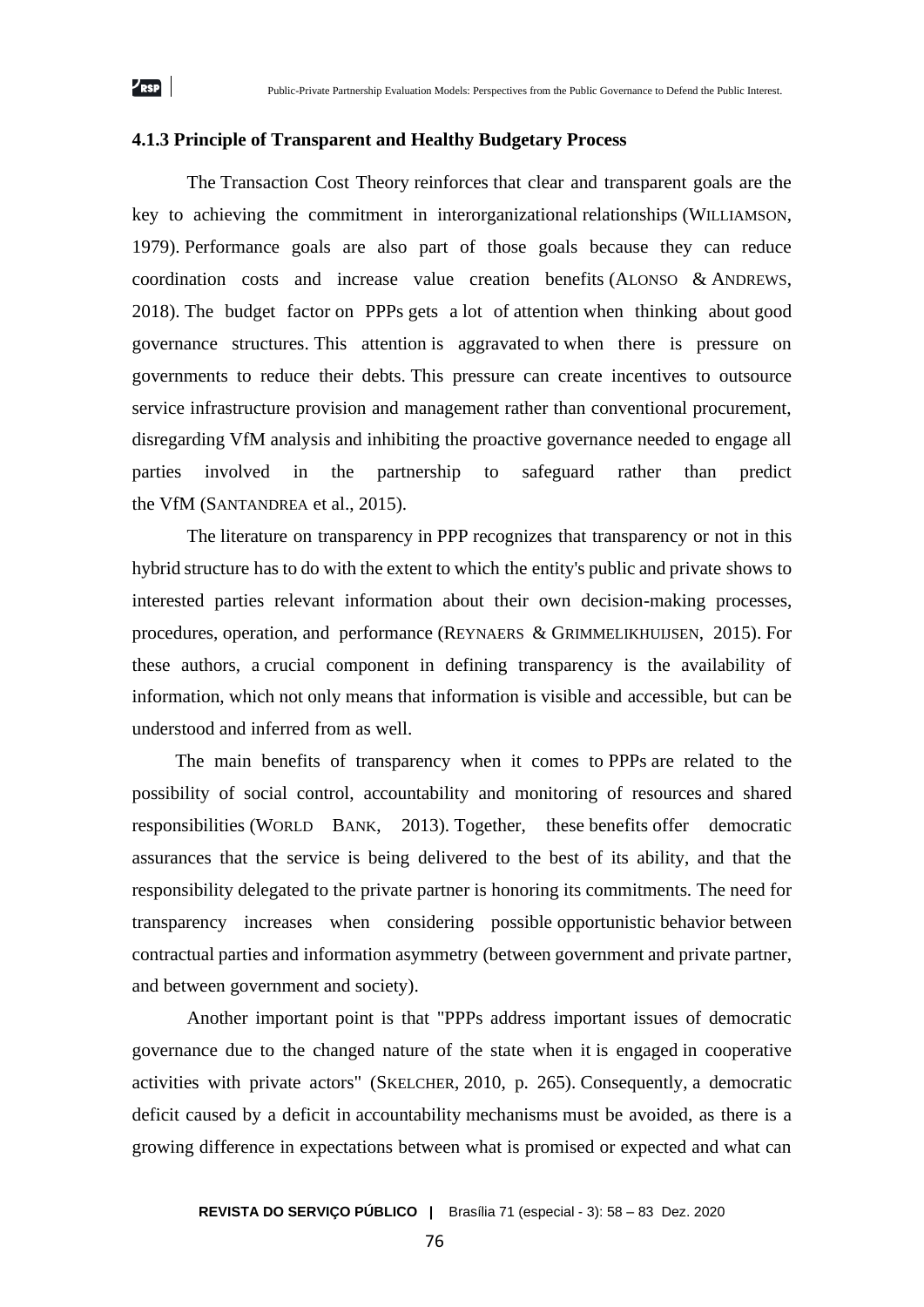actually be delivered by politicians. This can be verified by analyzing whether or not it is in the public interest (SKELCHER, 2010). The public interest in a PPP is typically to maximize the social welfare of a good infrastructure or good public service that needs to be ensured through efficient accountability and a constant monitoring system.

 $\nu_{\rm RSP}$ 

In order to hold partners accountable for their actions, it is imperative to have clear governance monitoring and contractual mechanisms, and to clarify partners' rights and obligations. Clarity in these relationships is necessary to avoid ambiguity (WARSEN et al., 2018). The *accountability* and transparency process cited in Table 5 are needed to improve the efficiency and quality of service (REYNAERS & RIMMELIKHUIJSEN, 2015). This need for transparency and accountability results in greater demand for a more robust assessment as a governance tool, which will be detailed in the following session.

| <b>Transparent and Healthy Budget Process</b>                                                                                 |                                                                                                                                                                                                                                                                                                                                                                                                                                                                                                                                                                                                                             |                                                                                                                                                                                                                                                                                                                                                                                                                                                                                                                                                                                                                                                                                                                                                              |  |  |
|-------------------------------------------------------------------------------------------------------------------------------|-----------------------------------------------------------------------------------------------------------------------------------------------------------------------------------------------------------------------------------------------------------------------------------------------------------------------------------------------------------------------------------------------------------------------------------------------------------------------------------------------------------------------------------------------------------------------------------------------------------------------------|--------------------------------------------------------------------------------------------------------------------------------------------------------------------------------------------------------------------------------------------------------------------------------------------------------------------------------------------------------------------------------------------------------------------------------------------------------------------------------------------------------------------------------------------------------------------------------------------------------------------------------------------------------------------------------------------------------------------------------------------------------------|--|--|
| Category                                                                                                                      | Meaning                                                                                                                                                                                                                                                                                                                                                                                                                                                                                                                                                                                                                     | Characteristics                                                                                                                                                                                                                                                                                                                                                                                                                                                                                                                                                                                                                                                                                                                                              |  |  |
| Transparency an<br>d Accontability (<br><b>REYNAERS &amp;</b><br>RIMMELIKHU<br>IJSEN.<br>2015;<br><b>WORLD</b><br>BANK, 2013) | The information available about a<br>project is transparent when there is<br>"visibility" of the information, and if<br>this information makes it possible to<br>infer precise conclusions about the<br>project<br>and<br>its<br>implications,<br>implying a<br>better<br>process<br>of<br>accountability (BOATENG et al.,<br>2017).<br>In the case of complex relationships<br>involving the term to accountability<br>in this context as the issue is<br>conceptualized as an accountability<br>of public acts in society and<br>establishing penalties, basing itself<br>on justice, integrity, and do what is<br>right. | • Contract Disclosure: There is public<br>availability of the actual signed contract<br>and any substantial changes;<br>$\bullet$ Contract<br>Summary: There<br>is<br><sub>a</sub><br>document presenting the project and the<br>contract in plain language, describing the<br>object and conditions, deadline, quality<br>and requirements and performance<br>indicators, reward/penalties scheme and<br>monitoring system;<br>• Government guarantees: Availability<br>of warranty information, including in the<br>form of letters, etc.;<br>· Disclosure of Performance Reporting<br>and Auditing: Information on disclosure<br>performance<br>reports<br>for<br>PPP<br>of<br>Operators, Contract Managers,<br>Third<br>Party Reviews and audit reports. |  |  |
| Affordability<br>(accessibility)<br>(OECD, 2012)                                                                              | PPPs (because of their long-term<br>characteristics) are more difficult to<br>integrate into the annual budget<br>process because they have variable<br>expenses that can be modified<br>throughout the contract. A sound<br>and legitimate budget process is one<br>that is accessible (financial, legal<br>and social) and follows the legal<br>requirements<br>(budgeting,<br>projections<br>and contingencies),<br>allowing the PPP project to be<br>accessible and sustainable over the<br>years. while maintaining a balance                                                                                          | • The estimated values in the partnership<br>project respect the Fiscal Responsibility<br>Limits;<br>• Budgetary<br>documentation<br>shall<br>disclose<br>all<br>contingent costs<br>and<br>liabilities;<br>• The government must protect itself<br>against waste and corruption by ensuring<br>integrity<br>of the procurement<br>the<br>process. The necessary acquisition skills<br>and powers should be made available to<br>the relevant authorities:<br>$\bullet$ The<br>project<br>has Future<br><b>Budget</b><br>flexibility;                                                                                                                                                                                                                        |  |  |

**Table 5 – Synthesis of the Mechanisms for a Transparent and Healthy Budget Process and its Variables Found in the Literature**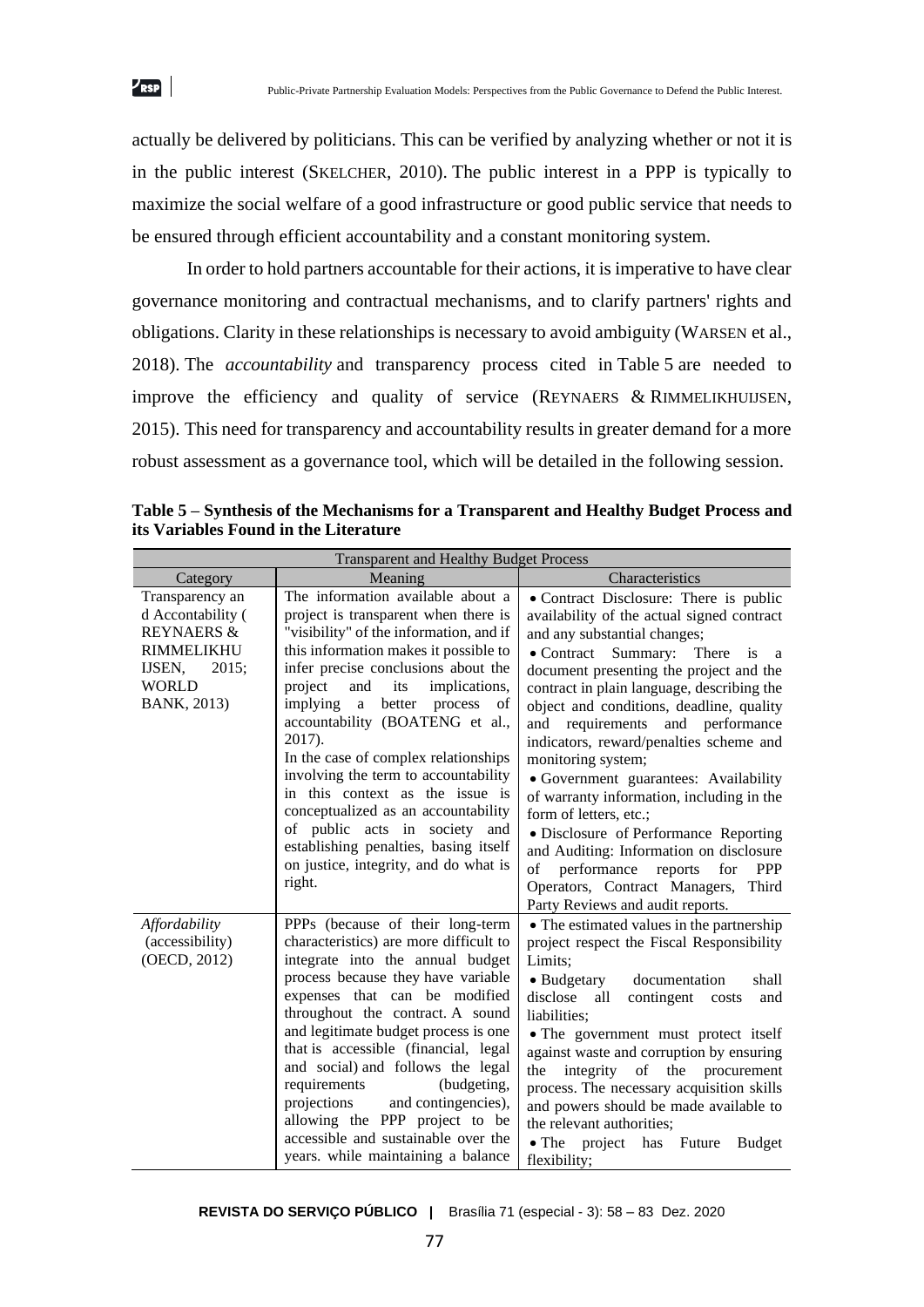| <b>Transparent and Healthy Budget Process</b> |                                                                                                                                                                                                                                                                                                                   |                                                                                                                                                                                                                                                                                                                                                                                                                                                                                                                                                                                                                                                                                                                                      |  |  |
|-----------------------------------------------|-------------------------------------------------------------------------------------------------------------------------------------------------------------------------------------------------------------------------------------------------------------------------------------------------------------------|--------------------------------------------------------------------------------------------------------------------------------------------------------------------------------------------------------------------------------------------------------------------------------------------------------------------------------------------------------------------------------------------------------------------------------------------------------------------------------------------------------------------------------------------------------------------------------------------------------------------------------------------------------------------------------------------------------------------------------------|--|--|
| Category                                      | Meaning                                                                                                                                                                                                                                                                                                           | Characteristics                                                                                                                                                                                                                                                                                                                                                                                                                                                                                                                                                                                                                                                                                                                      |  |  |
|                                               | between government revenue and<br>expenditure.                                                                                                                                                                                                                                                                    | $\bullet$ The<br>government budgeting<br>and<br>accounting system should provide a clear,<br>transparent and true record of all PPP<br>activities.                                                                                                                                                                                                                                                                                                                                                                                                                                                                                                                                                                                   |  |  |
| <b>Monitoring Systems</b><br>(Grilo, 2008)    | A monitoring system comprises the<br>tools and attributes needed to<br>minimize informational asymmetry<br>between the parties throughout the<br>contract, enabling greater alignment<br>interests<br>between partners,<br>of<br>preventing acts of corruption and<br>misuse of purpose during<br>the<br>project. | • The processes and procedures for<br>identifying the quality of investment in<br>the PPP project are defined;<br>• There is a focus on performance<br>analysis during the operational phase and<br>organizational learning through the<br>definition of PPP contract management<br>processes and procedures;<br>There are identification of forms of<br>evaluation and performance indicators<br>for each area of performance of the<br>contract:<br>• There is periodic evaluation of the<br>goals and indicators established in the<br>contract:<br>• Payments are subject to verification of<br>the quality of service provided;<br>• The partnership goes through ongoing<br>quality reviews and auditing by the<br>government. |  |  |

Source: Elaborated by the authors.

Importantly, while the variables listed in Table 5 attempt to optimize governance aspects over the budget aspect of PPPs, contract incompleteness is inevitable, considering that long-term contracts will necessarily face technological innovations, demographic, managerial and political changes. Concerning these uncertainties, Hurk and Verhoest (2016) argue that the long-term factor of partnerships (which in Brazil ranges from 5 to 35 years) requires flexibility, trust and management ability to a greater degree in partnerships than in ordinary contracting. For this reason, the factors listed need to try to ensure that actors are held accountable for providing efficient, effective and equitable services.

## **5 Final remarks**

Inserted in the theme of public sector reforms that brought new forms of hybrid organizations to provide public services, this research aimed to identify the characteristics and conditions used to implement governance mechanisms that ensure the public interest in existing PPP contracts. Therefore, an integrative literature review of the main national and international journals on the subject was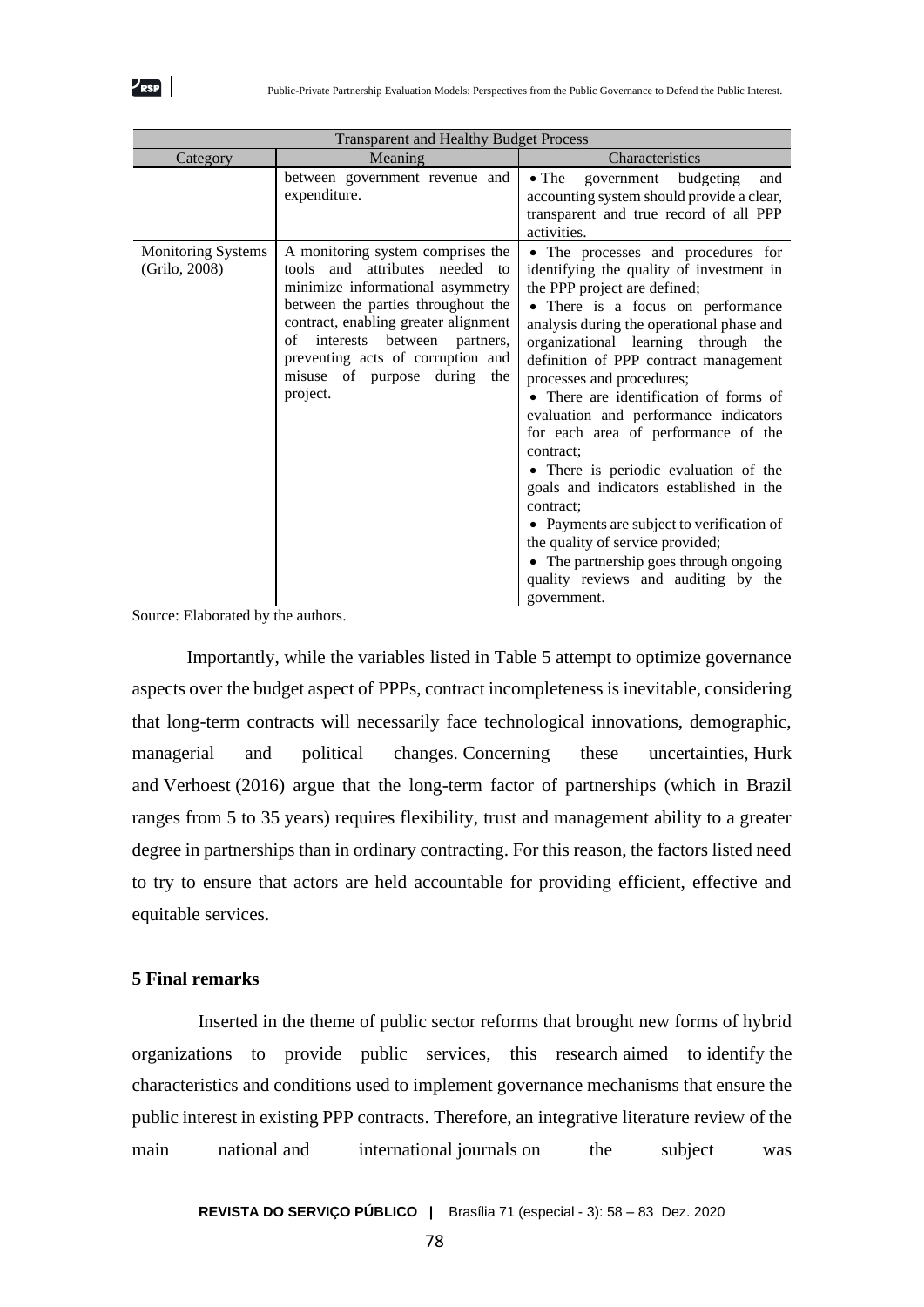conducted. Thus, the present review grouped the governance mechanisms used to ensure public interest with existing PPP contracts.

Verification on how to organize governance interface between public actors and private parties in the PPP project and its foundations challenges the role of contractual governance and other mechanisms in the value creation process for partnerships. Based on previous research on the subject of public governance, this study lists - based on the three principles established by the OECD (2012) (Clear and Legitimate Institutional Framework; Rationale in the proper VfM assessment and Transparent and Healthy Budgetary Process) - public governance mechanisms with its contractual, monitoring, accountability and organizational factors as core characteristics, highlighting their respective theoretical potentials to contribute directly to the defense of the public interest and to the performance of partnerships.

International literature also points out that failures of PPPs is related to the lack of an effective VfM assessment that considers the risks and nonfinancial factors surrounding the project (LIU et al., 2015). To address this need, the research approach of Liu et al. (2015, 2016, 2018) was incorporated in this review, seeking a form of assessment that considers the various life cycles and their expected performances, providing guidance and assistance in developing relevant and comprehensive processes.

The analysis of the international literature is extensive by pointing out that there are different success factors needed to defend partnerships as to the opportunism and different transaction costs involved. In particular, the research could muster and integrate from a theoretical point of view concepts from the Theory of Transaction Costs to list governance mechanisms, identified as necessary to ensure the public interest in all project phases. Such mechanisms and requirements can then be used as indicators, strengthening its relevance in the practical context, especially in Brazil, where the literature is scarce.

As a limitation, subjectivity is presented in the bibliographical selection of this research, which chose to outline and choose articles and manuals that emphasize governance under the contractual aspect. The result of the categories and features cited in this article is theoretically significant because they may be used and synthesized for measuring PPP both in the previous and after stage of the engagement, ensuring that the VfM is being achieved as an effective evaluation metric and efficient mechanisms of governance are being established for a PPP. The insights offered are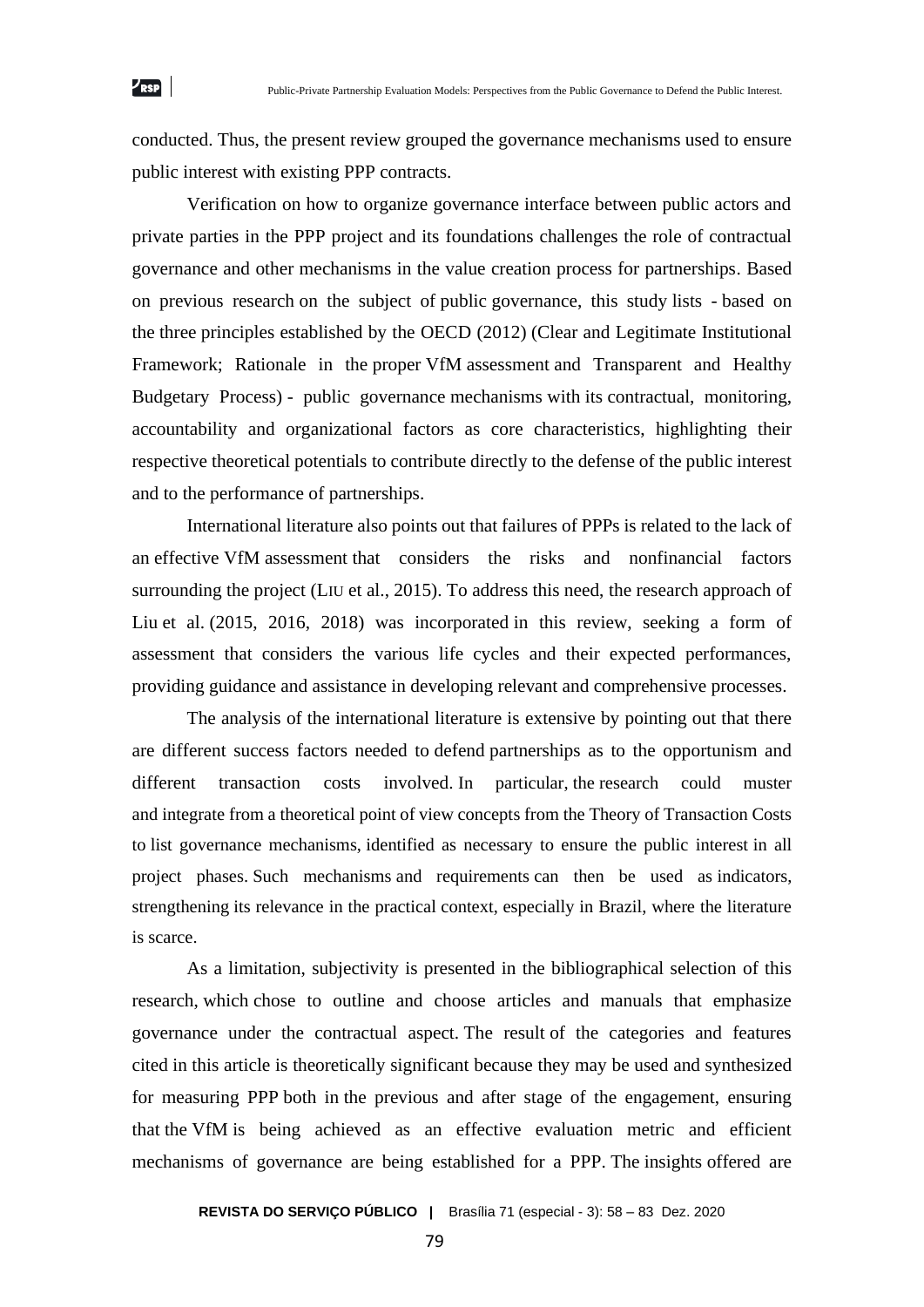

important about the essential role of public interest consideration in partnerships through appropriate governance and evaluation mechanisms. The results offered raise new research challenges for Brazil, such as relating to what extent governance influences the project quality level and throughout its life cycles.

## **References**

ALONSO, J. M.; CLIFTON, J.; & DIAZ-FUENTES, D. (2016). Public private partnerships for hospitals: Does privatization affect employment? *Journal of Strategic Contracting and Negotiation***,** Vol. 2, Num. 4, pp. 313–325. Doi: [https://doi.org/10.1177/2055563617710619.](https://doi.org/10.1177/2055563617710619)

ALONSO, J. M., & ANDREWS, R. (2018). Governance by targets and the performance of Cross-Sector partnerships: Do partner diversity and partnership capabilities matter? *Strategic Management Journal*. Vol. 40, Num. 4, pp. 556- 579. Doi: [https://doi.org/10.1002/smj.2959.](https://doi.org/10.1002/smj.2959)

BENÍTEZ-ÁVILA, C.; HARTMANN, A.; DEWULF, G.; & HENSELER, J. (2018). Interplay of relational and contractual governance in publicprivate partnerships: The mediating role of relational norms, trust and partners contribution. *International Journal of Project Management*, Vol. 36, Num. 3, pp. 429–443. Doi: [https://doi.org/10.1016/j.ijproman.2017.12.005.](https://doi.org/10.1016/j.ijproman.2017.12.005)

BOATENG, C. A.; STAFFORD, A.; & STAPLETON, P. (2017). The role of structure in manipulating PPP accountability. *Accounting, Auditing, Accountability Journal*, Vol. 30, Num. 1, pp. 119-144. Doi[: https://doi.org/10.1108/AAAJ-01-](https://doi.org/10.1108/AAAJ-01-2014-1590) [2014-1590.](https://doi.org/10.1108/AAAJ-01-2014-1590)

BOVAIRD, T. (2004). Public-Private Partnerships: From contested concepts to prevalent practice. *International Review of Administrative Sciences*, Vol. 70, Num. 2, pp. 199-215. Doi: [http://dx.doi.org/10.1177/0020852304044250.](http://dx.doi.org/10.1177/0020852304044250)

BRINKERHOFF, D. W. & BRINKERHOFF, J. M. (2011), Public–Private Partnerships: Perspectives on Purposes, Publicness, and good Governance. *Public administration and development*, Vol. 31, Num. 2, pp. 2–14, 2011. Doi: [https://doi.org/10.1002/pad.584.](https://doi.org/10.1002/pad.584)

BURKE, R. & DEMIRAG, I. (2017). Risk transfer and stakeholder relationships in Public Private

Partnerships. *Accounting Forum*, Vol. 41, Num. 2, pp. 28–43. Doi[: http://dx.doi.org/10.1016/j.](http://dx.doi.org/10.1016/j)

CAPPELLARO, G. & RICCI, A. (2017). PPPs in health and social services: a performance measurement perspective. *Public Money, Management*, Vol. 37, Num. 6, pp. 417-424.Doi: <https://doi.org/10.1080/09540962.2017.1344022> .

CUI, C.; LIU, Y.; HOPE, A.; & WANG, J. (2018). Review of studies on the public–private partnerships (PPP) for infrastructure projects. *International Journal of Project Management*, Vol. 36, Num. 5, pp. 773–794. Doi: [https://doi.org/10.1016/j.ijproman.2018.03.004.](https://doi.org/10.1016/j.ijproman.2018.03.004)

CUTRIM, S.; TRISTÃO, J. A. M.; & TRISTÃO, V. T. V. (2017). Aplicação do Método Delphi para identificação e avaliação dos fatores restritivos à realização de parcerias público-privadas. *Revista Espacios*, Vol. 38, Num. 22, pp. 29-43.

EUROPEAN INVESTMENT BANK. (2011). *The guide to guidance*: How to prepare, procure, and deliver PPP projects. Disponível em: [<http://www.eib.org/epec/resources/guide-to](http://www.eib.org/epec/resources/guide-to-guidance-en.pdf)[guidance-en.pdf.](http://www.eib.org/epec/resources/guide-to-guidance-en.pdf)> Acesso em 20 de janeiro de 2019.

FIRMINO, S. I. (2018). Fatores críticos de sucesso das Parcerias Público-Privadas: Aspectos das Parcerias Público-Privadas: político-institucionais. Estudo de caso das rodovias em Portugal. *Revista De Administração Pública*, Vol. 52, Num. 6, pp. 1270-1281. Doi: [http://dx.doi.org/10.1590/0034-761220170228.](http://dx.doi.org/10.1590/0034-761220170228)

GRILO, L. M. (2008). Modelo de análise da qualidade do investimento para projetos de parceria público-privada (PPP). *Doctoral dissertation*, Universidade de São Paulo.

GRIMSEY, D. & LEWIS, M. K. (2002). Evaluating the risks of public private partnerships for infrastructure projects. *International Journal of Project Management*, Vol. 20, Num. 2, pp. 107–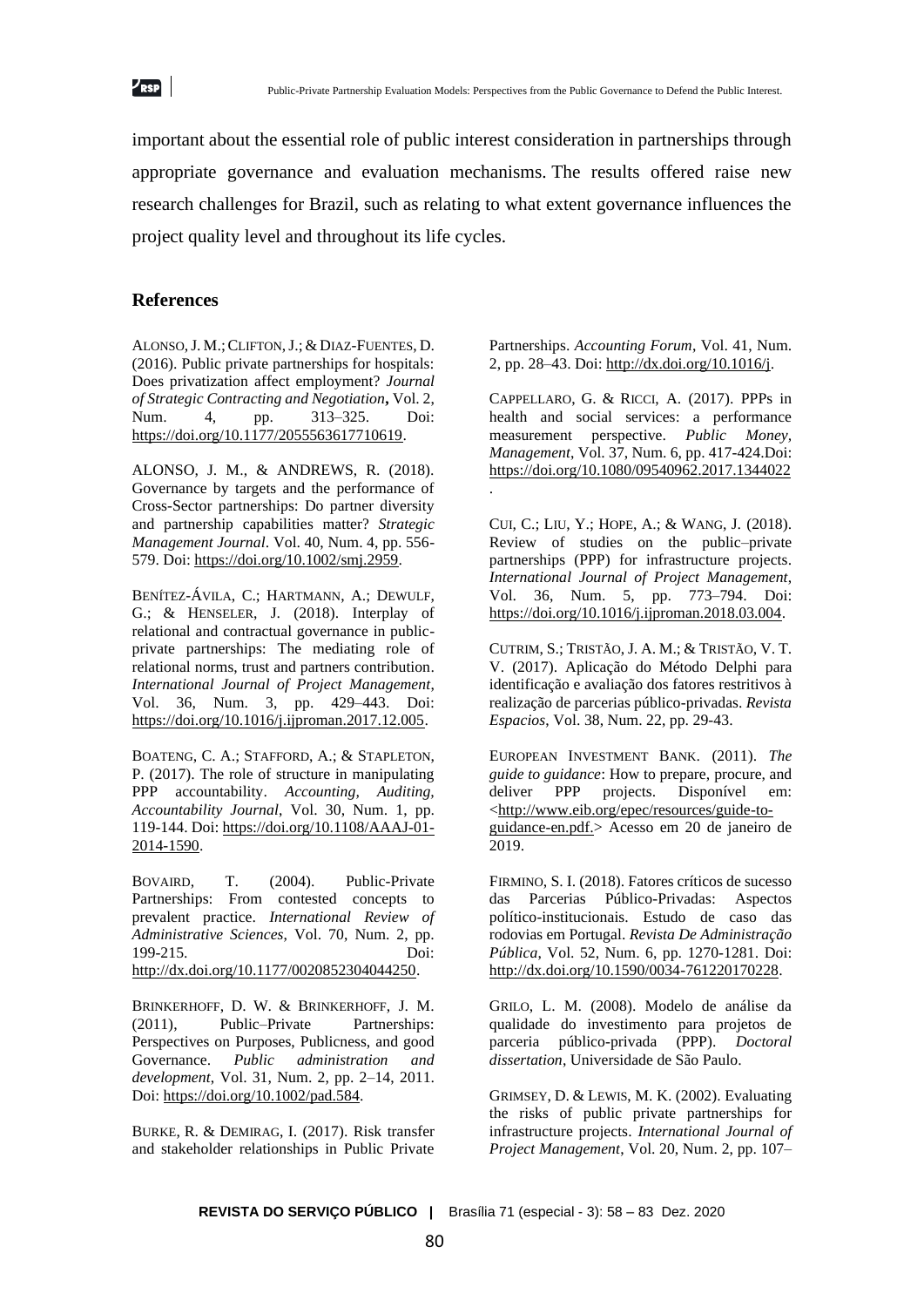118. Doi: [https://doi.org/10.1016/s0263-](https://doi.org/10.1016/s0263-7863(00)00040-5) [7863\(00\)00040-5.](https://doi.org/10.1016/s0263-7863(00)00040-5)

 $\mathcal{L}_{\sf RSP}$ 

GRIMSEY, D. & LEWIS, M. K. (2005). Are public private partnership value for money? *Account Forum*, Vol. 29, Num. 4, pp. 345–378. Doi: [https://doi.org/10.1016/j.accfor.2005.01.001.](https://doi.org/10.1016/j.accfor.2005.01.001)

IFAC. (2014). International Federation of Accountants. *International Framework: Good Governance in the Public Sector.* Disponível em: [<https://www.ifac.org/system/files/publications/](https://www.ifac.org/system/files/publications/files/International-Framework-Good-Governance-in-the-Public-Sector-IFAC-CIPFA.pdf) [files/International-Framework-Good-](https://www.ifac.org/system/files/publications/files/International-Framework-Good-Governance-in-the-Public-Sector-IFAC-CIPFA.pdf)[Governance-in-the-Public-Sector-IFAC-](https://www.ifac.org/system/files/publications/files/International-Framework-Good-Governance-in-the-Public-Sector-IFAC-CIPFA.pdf)[CIPFA.pdf>](https://www.ifac.org/system/files/publications/files/International-Framework-Good-Governance-in-the-Public-Sector-IFAC-CIPFA.pdf). Acesso em 9 de novembro de 2020.

IFAC. (2001). International Federation of Accountants. *Study 13 - Corporate governance in the public sector: a governing body perspective.* Disponível em: [<https://www.ifac.org/system/files/publications/](https://www.ifac.org/system/files/publications/files/study-13-governance-in-th.pdf) [files/study-13-governance-in-th.pdf.](https://www.ifac.org/system/files/publications/files/study-13-governance-in-th.pdf)> Acesso em 9 de novembro de 2020.

HODGE, G. A. & GREVE, C. (2017). On Public– Private Partnership performance: A contemporary review. *Public Works Management*, Policy, Vol. 22, Num. 1, pp. 55-78. Doi: [http://10.1177/1087724X16657830.](http://10.0.4.153/1087724X16657830)

HODGE, G. A. (2004). The risky business of Public-private Partnerships. *Australian Journal of Public Administration*, Vol. 63, Num, 4, pp. 37–49. Doi: [https://doi.org/10.1111/j.1467-](https://doi.org/10.1111/j.1467-8500.2004.00400.x) [8500.2004.00400.x.](https://doi.org/10.1111/j.1467-8500.2004.00400.x)

HURK, M. V. & VERHOEST, K. (2016). The challenge of using standard contracts in publicprivate partnerships. *Public Management Review*, Vol. 18, Num. 2, pp. 278-299. Doi: [https://doi.org/10.1080/14719037.2014.984623.](https://doi.org/10.1080/14719037.2014.984623)

JOHNSTON, J. & GUDERGAN, S. P. (2007). Governance of public–private partnerships: Lessons learnt from an Australian case? *International Review of Administrative Sciences*, Vol. 73, Num. 4, pp. 569–582. Doi: [https://doi.org/10.1177/0020852307083459.](https://doi.org/10.1177/0020852307083459)

KEERS, B. M. & FENEMA, P. C. (2018). Managing risks in public-private partnership formation projects. *International Journal of Project Management*, Vol. 36, Num. 6, pp. 861-875. Doi: [https://doi.org/10.1016/j.ijproman.2018.05.001.](https://doi.org/10.1016/j.ijproman.2018.05.001)

KLIJN, E. H. & KOPPENJAN, J. (2016). The impact of contract characteristics on the performance of public–private partnerships (PPPs). *Public* 

*Money, Management*, Vol. 36, Num. 6, pp. 455- 462. Doi: <https://doi.org/10.1080/09540962.2016.1206756> .

LIU, J.; LOVE, P. E. D. J. S.; MICHAEL, R.; & MONTY, S. (2014). Public-Private Partnerships: a review of theory and practice of performance measurement. *International Journal of Productivity and Performance Management*, Vol.63, Num. 4, pp. 499-512. Doi: [https://doi.org/10.1108/IJPPM-09-2013-0154.](https://doi.org/10.1108/IJPPM-09-2013-0154)

LIU, J.; LOVE, P. E. D.; DAVIS, P. R.; SMITH, J.; & REGAN, M. (2015). Conceptual framework for the performance measurement of Public-Private Partnerships. *Journal of Infrastructure Systems*, Vol. 21, Num. 1, pp. 401-423. [https://doi.org/10.1061/\(asce\)is.1943-](https://doi.org/10.1061/(asce)is.1943-555x.0000210) [555x.0000210.](https://doi.org/10.1061/(asce)is.1943-555x.0000210)

LIU, J. P. E. D.; LOVE, J.; SMITH, J.; & MATTHEWS, C. SING. (2016). Praxis of performance measurement in Public-private Partnerships: Moving beyond the iron triangle. ASCE *Journal of Management in Engineering*, Vol. 32, Num. 4. Doi: [https://doi.org/10.1061/\(ASCE\)ME.1943-](https://doi.org/10.1061/(ASCE)ME.1943-5479.0000433,04016004) [5479.0000433,04016004.](https://doi.org/10.1061/(ASCE)ME.1943-5479.0000433,04016004)

LIU, J.; LOVE, P. E. D.; & SMITH, J. (2018). Evaluation of public–private partnerships: A lifecycle performance prism for ensuring value for money. *Environment and Planning C: Politics and Space*, Vol. 36, Num. 6, pp. 1133–1153. Doi: [https://doi.org/10.1177/2399654417750879.](https://doi.org/10.1177/2399654417750879)

MAURYA, D. S., & SRIVASTAVA, A. K. (2018). Managing partner opportunism in public–private partnerships: the dynamics of governance adaptation. *Public Management Review*, pp. 1–23. Doi: <https://doi.org/10.1080/14719037.2018.1559341> .

OECD. (2012). *Principles for public governance of Public-Private Partnerships*. Disponível em: [<https://www.oecd.org/governance/budgeting/P](https://www.oecd.org/governance/budgeting/PPP-Recommendation.pdf) [PP-Recommendation.pdf.](https://www.oecd.org/governance/budgeting/PPP-Recommendation.pdf)> Acesso em 30 de março de 2019.

O'NOLAN, G. & REEVES, E. (2017). The nature of contracting hazards in public–private partnerships—Evidence from Ireland. *International Journal of Public Administration*,  $pp.$  1–

12. Doi:10.1080/01900692.2017.1373288.

**REVISTA DO SERVIÇO PÚBLICO |** Brasília 71 (especial - 3): 58 – 83 Dez. 2020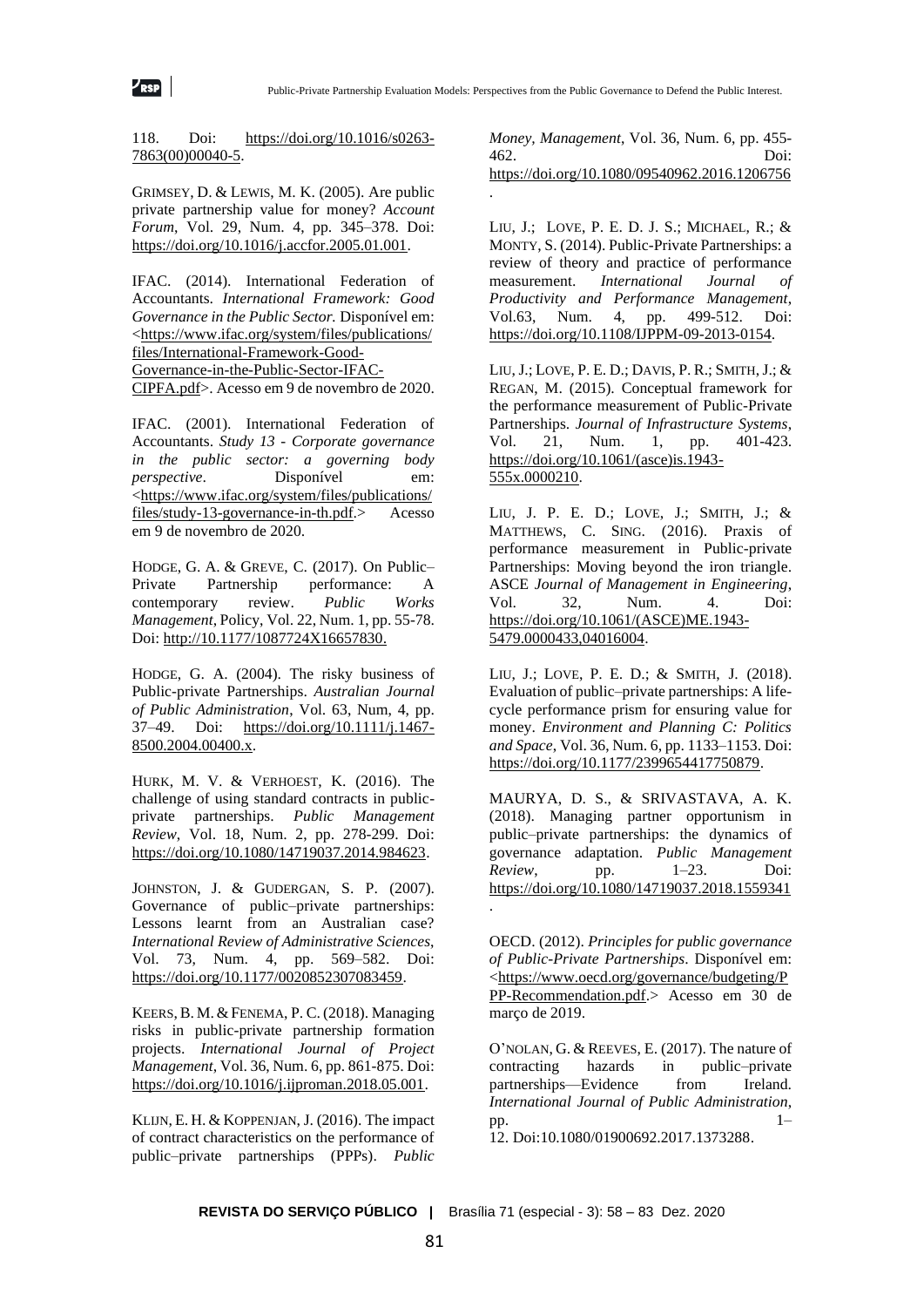OPARA, M. & ROUSE, P. (2018). The perceived efficacy of public-private partnerships: A study from Canada. *Critical Perspectives on Accounting*, Vol. 58, Num. 2, pp. 77-99. Doi: [https://doi.org/10.1016/j.cpa.2018.04.004.](https://doi.org/10.1016/j.cpa.2018.04.004)

OSBORNE, S. P. (2000). Public–Private Partnerships: Theory and practice in international perspective. London: Routledge.

REICH, M. R. (2018). The core roles of transparency and accountability in the governance of global health Public–Private Partnerships. *Health Systems, Reform*, 00 pp. 1– 10. Doi: <https://doi.org/10.1080/23288604.2018.1465880>

REYNAERS, A. M. & GRIMMELIKHUIJSE, S. (2015). Transparency in public–private partnerships: Not so bad after all? *Public Administration*, Vol. 93, Num. 3, pp. 609–626. Doi: [https://doi.org/doi:10.1111/padm.12142.](https://doi.org/doi:10.1111/padm.12142)

REYNAERS, A. M. & GRAAF, G. (2014). Public Values in Public–Private Partnerships. *International Journal of Public Administration*, Vol. 37, Num. 2, pp. 120–128. Doi: [https://doi.org/10.1080/01900692.2013.836665.](https://doi.org/10.1080/01900692.2013.836665)

RUFIN, C. & RIVERA-SANTOS. (2012). Between commonweal and competition: Understanding the governance of Public–Private Partnerships. *Journal of Management*, Vol. 38, Num 5, pp. 1634-1654. Doi: [https://doi.org/10.1177/0149206310373948.](https://doi.org/10.1177/0149206310373948)

SANTANDREA, M.; BAILEY, S.; & GIORGINO, M. (2015). Value for money in UK healthcare public–private partnerships: A fragility perspective. *Public Policy and Administration*, Vol. 31, Num. 3, pp. 260–279; Doi: [https://doi.org/10.1177/0952076715618003.](https://doi.org/10.1177/0952076715618003)

SEKHRI, N.; FEACHEM, R.; & NI, A. (2011). Public-private integrated partnerships demonstrate the potential to improve health care access, quality, and efficiency. *Health Affairs*, Vol. 30, Num. 8, pp. 1498–1507. Doi: [https://doi.org/10.1377/hlthaff.2010.0461.](https://doi.org/10.1377/hlthaff.2010.0461)

SIEMIATYCKI, M. & FAROOOI, N. (2012). Value for Money and Risk in Public-Private Partnerships. *Journal of the American Planning Association*, Vol. 79, Num. 3, pp. 286-29. Doi: [https://doi.org/10.1080/01944363.2012.715525.](https://doi.org/10.1080/01944363.2012.715525)

SKELCHER, C. (2010). Governance of publicprivate partnerships. In: Hodge G.; Greve C.; &

Boardman, A. (Eds.). *International handbook on public-private partnerships.* (pp. 292-304). Cheltenham, UK: Edward Elgar.

SHAOUL, J.; STAFFORD, A.; & STAPLETON, P. (2010). Financial black holes: The disclosure and transparency of privately financed roads in the UK. *Accounting, Auditing and Accountability Journal*, Vol. 23, Num. 2, pp. 229-255. Doi: [https://doi.org/10.1108/09513571011023200.](https://doi.org/10.1108/09513571011023200)

SOUZA, M. T.; SILVA, M. D.; & CARVALHO, R. (2010). Revisão integrativa: O que é e como fazer. *Einstein***,** Vol. 8, Num. 1, pp. 1-5. Doi: [http://dx.doi.org/10.1590/s1679-](http://dx.doi.org/10.1590/s1679-45082010rw1134) [45082010rw1134.](http://dx.doi.org/10.1590/s1679-45082010rw1134)

STEIJN, B.; KLIJN, E. K.; & EDELENBOS, J. (2011). Public private partnerships: Added value by organizational form or management? *Public Administration*, Vol. 89, Num. 4, pp. 1235–1252. Doi: [https://doi.org/10.1111/j.1467-](https://doi.org/10.1111/j.1467-9299.2010.01877.x) [9299.2010.01877.x.](https://doi.org/10.1111/j.1467-9299.2010.01877.x)

SNYDER, H. (2019). Literature review as a research methodology: An overview and guidelines. *Journal of Business Research*, Vol. 104, pp. 333–339. Doi: [https://doi.org/10.1016/j.jbusres.2019.07.039.](https://doi.org/10.1016/j.jbusres.2019.07.039)

TORCHIA, M. & CALABRO, A. (2018). Increasing the governance standards of Public-Private Partnerships in healthcare. Evidence from Italy. *Public Organization Review*, Vol. 18, Num. 1, pp. 93–110. Doi: [https://doi.org/10.1007/s11115-016-0363-1.](https://doi.org/10.1007/s11115-016-0363-1)

TORCHIA, M.; CALABRÒ, A. & MORNER, M. (2015). Public–Private Partnerships in the health care sector: A systematic review of the literature. *Public Management Review*, Vol. 17, Num. 2, pp. 236-261. Doi: [https://doi.or/10.1080/14719037.2013.792380.](https://doi.or/10.1080/14719037.2013.792380)

UNECE. (2008). Guidebook on promoting good governance in Public-Private Partnership. *United Nations Economic Commission for Europe*. Disponível em: [https://www.unece.org/fileadmin/DAM/ceci/pu](https://www.unece.org/fileadmin/DAM/ceci/publications/ppp.pdf.) [blications/ppp.pdf.](https://www.unece.org/fileadmin/DAM/ceci/publications/ppp.pdf.) Acesso em 30 de junho de 2019.

UNITED NATIONS. (2019). Guiding principles on people-first Public-Private Partnerships in support of the United Nations Sustainable Development Goals. Economic Commission for Europe. *Committee on Innovation, Competitiveness and Public-Private*